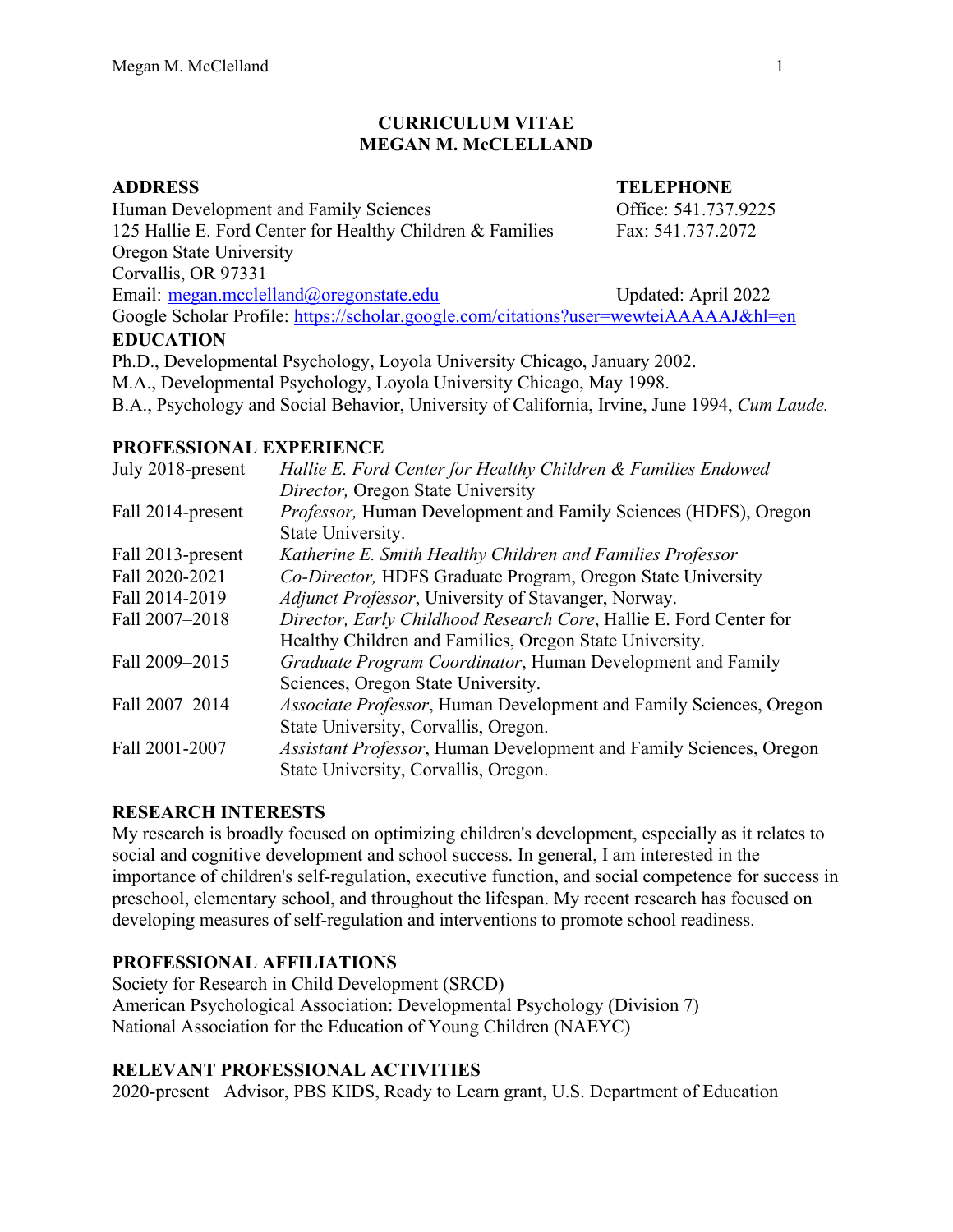|                 | 2020-present U.S. Department of Education, What Works Clearinghouse Practice Guide                                                                               |  |  |
|-----------------|------------------------------------------------------------------------------------------------------------------------------------------------------------------|--|--|
| 2019-2020       | on Preparing Young Children for School, Expert Panel<br>Early Childhood Longitudinal Study: Kindergarten class of 2023 (ECLS-K:<br>2023), Technical Review Panel |  |  |
| 2019            | U.S. Department of Education, Institute for Education Sciences Review Panel                                                                                      |  |  |
| $2015$ -present | State of Oregon Early Learning Work Group                                                                                                                        |  |  |
| $2013$ -present | Scientific Advisory Board Member, Bezos Family Foundation, Seattle, WA                                                                                           |  |  |
| $2012$ -present | Maternal and Child Health Life Course Research Network member                                                                                                    |  |  |
| $2010$ -present | External Reviewer for grant proposals – NIH (K Award, P01 Award), Chile,                                                                                         |  |  |
|                 | Hong Kong, New Zealand, Canada                                                                                                                                   |  |  |
| 2017-2019       | Mentor, NIH Loan Repayment Grant, S. Logan, Oregon State University                                                                                              |  |  |
| 2013-2018       | Oregon Kindergarten Assessment Advisory Committee, OR Dept. of Education                                                                                         |  |  |
| 2009-2018       | Principal Member, U.S. Department of Education, Institute for Education                                                                                          |  |  |
|                 | <b>Sciences Review Panel</b>                                                                                                                                     |  |  |
| 2014-2016       | U.S. Department of Education, Technical Work Group on Case Studies of the<br>Implementation and Use of Kindergarten Entry Assessments                            |  |  |
| 2009-2013       | Early Childhood Longitudinal Study: Kindergarten class of 2010-11 (ECLS-K:                                                                                       |  |  |
|                 | 2011), Content Review Panel for Executive Function Measures, Technical                                                                                           |  |  |
|                 | <b>Review Panel</b>                                                                                                                                              |  |  |
| 2013-2015       | Advisory Board, KidCO Head Start, Lebanon, OR                                                                                                                    |  |  |
| 2015-2018       | Co-Editor: Research in Human Development                                                                                                                         |  |  |
| 2008-2013       | Associate Editor: Early Education and Development.                                                                                                               |  |  |
| $2005$ -present | Consulting Editor: Early Childhood Research Quarterly.                                                                                                           |  |  |
|                 |                                                                                                                                                                  |  |  |

# **College Service**

|           | 2018-2021, 2014-15, Chair (2020-21) Co-Chair (2019-20) College of Public Health & Human |
|-----------|-----------------------------------------------------------------------------------------|
|           | Sciences Promotion and Tenure Committee, Oregon State University                        |
| 2015-2017 | School of Social & Behavioral Health Sciences Promotion and Tenure                      |
|           | Committee, Oregon State University                                                      |

# **GRANT SUPPORT**

- **McClelland, M. M.,** Tominey, S. L., Geldhof, G. J., Schmitt, S. A., Hatfield, B., Li, T., & Mashburn, A. (2021–2026). *Red Light, Purple Light! Evaluating a Self-Regulation Intervention for Children in Early Learning Settings.* U.S. Department of Education, Institute for Education Sciences. **PI: McClelland**. (\$3,800,000).
- **McClelland, M. M.,** Hatfield, B., Pratt, M., Tominey, S. L. & Lipscomb S. (2021-2023). *Capacity Building Center: Competency-based Training and Technical Assistance for the Early Learning Workforce.* Oregon Early Learning Division. **PI: McClelland**. (\$14,428,100).
- Kile, M.**, McClelland, M. M**., Myers, A., Hystad, P., Irvin, V., MacDonald, M. (2021-2026). *Advancing Science, Practice, Programming and Policy in Research Translation for Children's Environment Health (Asp3ire).* National Institutes of Health. **PIs: Kile**, **McClelland**. (\$5,283,393).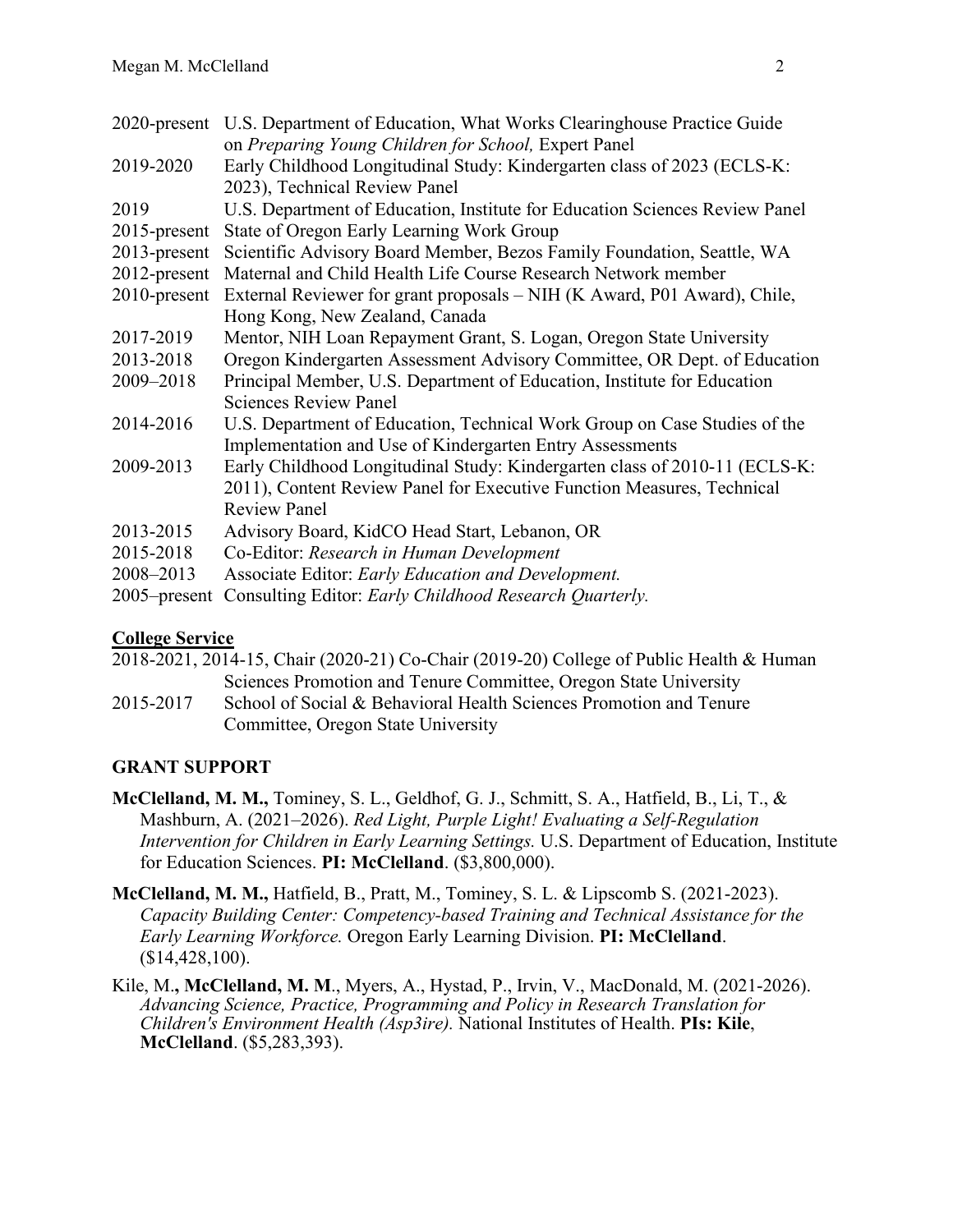- **McClelland, M. M.,** Hatfield, B., Pratt, M., Tominey, S. L. & Lipscomb S. (2021). *Capacity Building Center: Competency-based Training and Technical Assistance for the Early Learning Workforce.* Oregon Early Learning Division. **PI: McClelland**. (\$440,374).
- **McClelland, M. M.,** de Lange, C., Pahnke, J., & Shinderman, J. (2021-2022). *Bunny to Bunny Book 1.* Jacobs Foundation. **PIs: McClelland**, **de Lange, Pahnke, & Shinderman**. (CHF 30,000).
- Cameron, C., **McClelland, M. M**. & Kwan, T. (2021-2022). HTKS-Kids: *A feasibility study to gamify the Head-Toes-Knees-Shoulders behavioral self-regulation research assessment*, Gates Foundation. **PIs: Cameron, McClelland**. (\$37,305 OSU Subaward)
- Kile, M. Lipscomb, S., MacDonald, M., **McClelland, M. M**., Anderson, K., & Geldhof, G. J. (2019-2024). *Children's flame retardant exposures measured by passive wristbands: Sex specific associations, social adversity, and socio-cognitive development.* National Institutes of Health. PIs: Kile, Lipscomb. (\$2,952,035).
- Lipscomb, S., Kile, M., **McClelland, M. M**., (2021-2024). *Examining Flame Retardant Exposure, Neurocognitive Effects, and Resilience Factors in Children from Underserved Racial/Ethnic Backgrounds in Preschool*. PI: Lipscomb. (\$135,958), Student Mentee: Alexis Merculief.
- Størksen, I. et al. (2018-2023). *Filiorum: Innovation for Qualities in Diverse Early Childhood Education Centers.* Norwegian Research Council (\$2,992,000). **McClelland: International Collaborator.**
- **McClelland, M. M.,** Cameron, C., Bowles, R., & Geldhof, G. (2015–2022). *Developing a measure of self-regulation for at-risk children.* U.S. Department of Education, Institute for Education Sciences. **PI: McClelland**. (\$1,600,000).
- **McClelland, M. M.,** Tominey, S. L., Schmitt, S. A., Hatfield, B., & Purpura, D. (2015–2021). *Red Light, Purple Light! Developing a self-regulation intervention for low-income children.* U.S. Department of Education, Institute for Education Sciences. **PI: McClelland**. (\$1,500,000).
- **McClelland, M. M.,** & Tominey, S. L. (2017–2018). *Developing an App to Promote Executive Function and Academic Achievement in Young Children.* **PI: McClelland**. Bezos Family Foundation. (\$150,000).
- **McClelland, M. M.,** Tominey, S. L., & Schmitt, S. A. (2015–2017). *Using technology to promote executive function in young children.* **PI: McClelland**. Bezos Family Foundation. (\$100,000).
- **McClelland, M. M.,** Schmitt, S. A. (2015-2017). *Evaluation of a Mind in the Making-based intervention targeting 4-year-old children.* **PI: McClelland**. Families and Work Institute/Kellogg Foundation. (\$67,019)
- **McClelland, M. M.,** Acock, A. C., Ponitz, C. C., & Bowles, R. (2010–2016). *Touch your Toes! Developing a new measure of behavioral regulation.* Department of Education, Institute for Education Sciences. **PI: McClelland**. (\$1,600,000).
- **McClelland, M. M.,** Mashburn, A., & Pears, K. (2014-2016). *The Oregon School Readiness Research Consortium.* Ford Family Foundation, Oregon (\$10,000).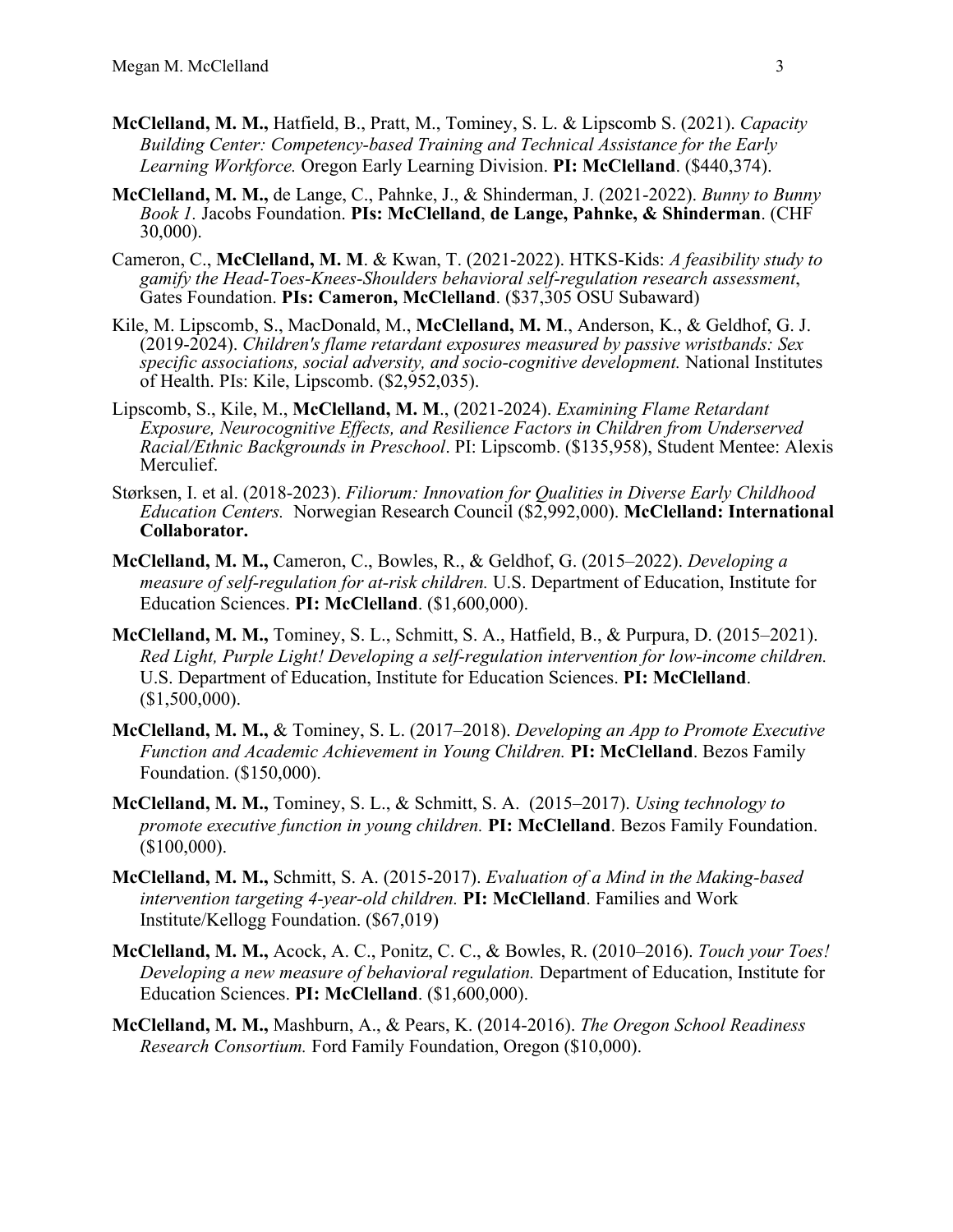- Rege, M. & Størksen, I. (2014-2020). *Leveling the playing field: An intervention to promote school readiness and human potential for Norwegian children.* Norwegian Research Council (\$4,837,491). **McClelland: International Collaborator.**
- **McClelland, M. M.** (2012-2013). *Evaluating a self-regulation intervention.* Ford Family Foundation, Oregon (\$35,546).
- Kile, M. Lipscomb, S., MacDonald, M., **McClelland, M. M**., Anderson, K., & Zhang, B. (2012- 2013). Flame retardants and home environment on children's school readiness. Hallie E. Ford Center for Healthy Children and Families, Oregon State University, (\$7,000).
- Kile, M. Lipscomb, S., MacDonald, M., **McClelland, M. M**., Anderson, K., & Zhang, B. (2012- 2013). Flame retardants and home environment on children's school readiness. Environmental Health Sciences Center, Oregon State University, (\$25,000).
- **McClelland, M. M.** (2012). *Kindergarten Readiness Assessment.* Department of Administrative Services, State of Oregon (\$22,471).
- **McClelland, M. M.** (2011-2012). *Strengthening school readiness for at-risk children.* Ford Family Foundation, Oregon (\$10,000).
- **McClelland, M. M.** (2010–2011). *Strengthening school readiness for at-risk children.* College of Health and Human Sciences, Oregon State University, (\$15,000).
- **McClelland, M. M.** (2007–2009). *Improving school readiness in young children.* College of Health and Human Sciences, Oregon State University, (\$12,000).
- **McClelland, M. M.** (2005–2006). *The kindergarten readiness study.* Oregon State University Research Office, (\$10,000).
- **McClelland, M. M.** (2004–2005). *The emergence of learning-related skills.* College of Health and Human Sciences, Oregon State University, (\$14,019).

# **PUBLICATIONS** *(authors in italics are current or former students)*

- *Finders, J. K*., Geldhof, G. J., *Dahlgren, J. A*., Olsen, S. G., & **McClelland, M. M.** (in press). Revisiting Age- and Schooling-Related Growth in School Readiness Skills: A Multi-Method Validation Study. *Developmental Psychology*.
- Lenes, R., Størksen, I., **McClelland, M**. **M.**, & Idsøe, T. (2022). The role of mother's education and child gender for children's vocabulary and math skills in the transition from Early Childhood Education and Care to first grade in Norway. *European Early Childhood Education Research Journal*, 1-20.<https://doi.org/10.1080/1350293X.2022.2055101>
- Caughy, M. O., Brinkley, D. Y., Pacheco, D., Rojas, R., *Miao, A.,* Contreras, M. M., Tresch Owen, M., Easterbrooks, M. A., & **McClelland, M. M.** (2022). Self-regulation development among young Spanish-English dual language learners. *Early Childhood Research Quarterly, 60*, 226-236.<https://doi.org/10.1016/j.ecresq.2022.02.004>
- Castelo, R. J., Meuwissen, A. S., Distefano, R., **McClelland, M. M.,** Galinsky, E., Zelazo, P. D., & Carlson, S. M. (2022). Parent provision of choice is a key component of autonomy support in predicting child executive function skills. *Frontiers in Psychology,* 12*.*  <https://www.frontiersin.org/articles/10.3389/fpsyg.2021.773492/full>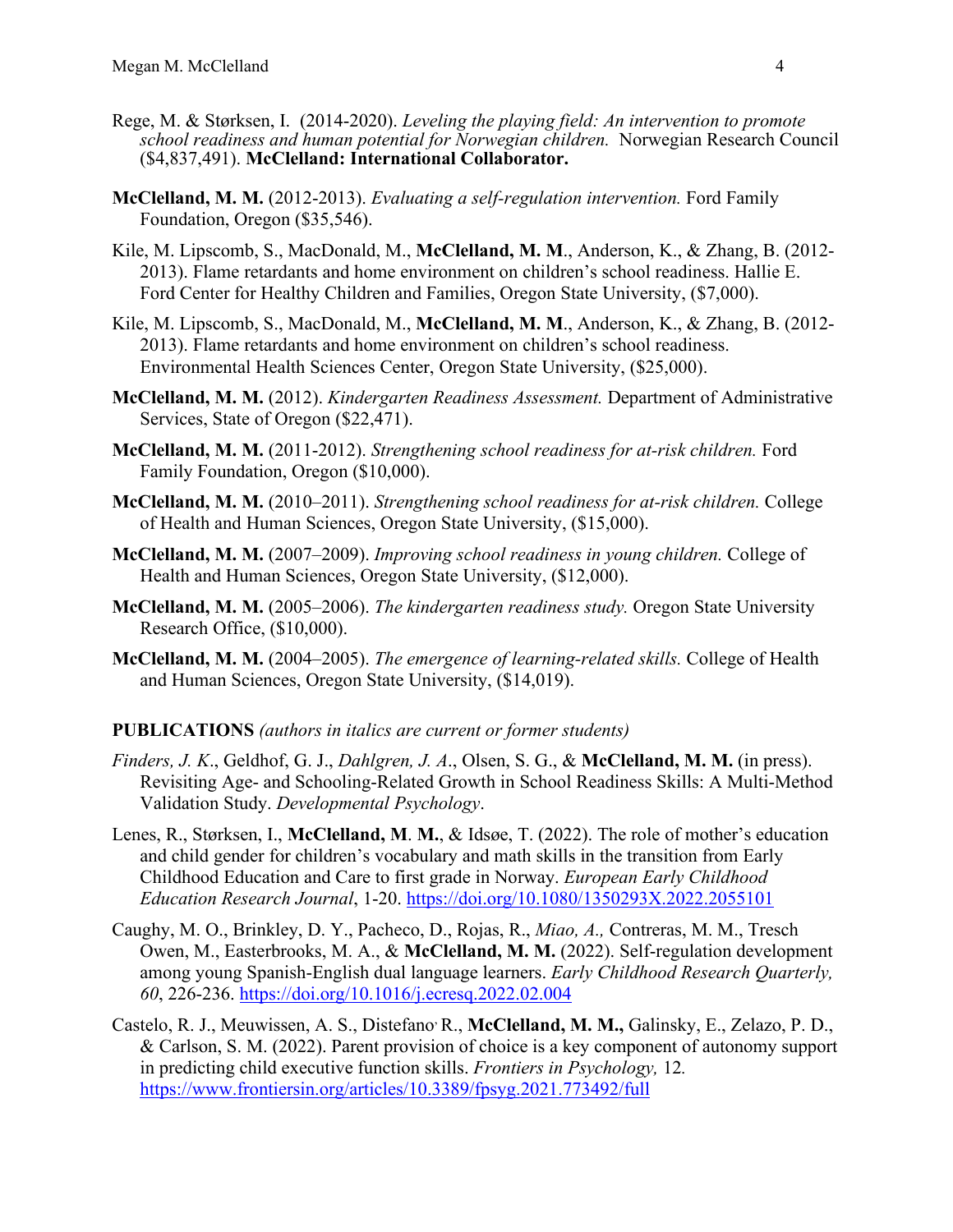- Gonzales, C. R., *Merculief, A.,* **McClelland, M. M**., Ghetti, S. (2022). The Development of Uncertainty Monitoring During Kindergarten: Change, and Longitudinal Relations with Executive Function and Vocabulary in Children from Low-Income Backgrounds. *Child Development, 93*, 524–539. <https://doi.org/10.1111/cdev.13714>
- Rege, M., Størksen, I, Solli, F., Kalil, A., **McClelland, M. M.,** *ten Braak, D*., *Lenes, R.,* Lunde S., Breive, S., Carlsen, M. Erfjord, I., Hundeland, P. S. (2021). The Effects of a Structured Curriculum on Preschool Effectiveness: A Field Experiment. *Journal of Human Resources*. <https://doi.org/10.3368/jhr.0220-10749R3>
- Schmitt, S. A., Geldhof, G. J., Purpura, D. J., Duncan, R. J., & **McClelland, M. M.** (2021, 11/30). Commentary on Ellis et al. (2021). *Journal of Numerical Cognition, 7*(3), 476-478. <https://doi.org/10.5964/jnc.7341>
- Li, T., **McClelland, M. M.,** Tominey, S. L. & *Tracy, A*. (2021). Cost-Effectiveness Analyses on Various Models of The Red Light, Purple Light Self-Regulation Intervention for Young Children. *Frontiers in Psychology: Developmental Psychology*. <https://doi.org/10.3389/fpsyg.2021.711578>
- **McClelland, M. M**., Gonzales, C. R., Cameron, C. E., Geldhof, G. J., Bowles, R., Nancarrow, A. F., *Merculief*, & *Tracy, A.* (2021). The Head-Toes-Knees-Shoulders Revised (HTKS-R): Links to academic outcomes and measures of EF in young children*. Frontiers in Psychology: Developmental Psychology*. Special issue: *Reconciling Executive Function and Self-Regulation.* <https://www.frontiersin.org/articles/10.3389/fpsyg.2021.721846/abstract>
- Gonzales, C. R., Bowles, R., Geldhof, G. J., Cameron, C. E., Tracy, A., & **McClelland, M. M.** (2021, 2021/07/01/). The Head-Toes-Knees-Shoulders Revised (HTKS-R): Development and psychometric properties of a revision to reduce floor effects. *Early Childhood Research Quarterly, 56*, 320-332. [https://doi.org/https://doi.org/10.1016/j.ecresq.2021.03.008](https://doi.org/https:/doi.org/10.1016/j.ecresq.2021.03.008)
- Tua-Karing, J., *Tracy, A.,* Gonzales, C., Nancarrow, A., Tomayko, E., Tominey, S., *Escobar, H.,* & **McClelland, M. M**. (2021). Breastfeeding, early self-regulation, and academic achievement in kindergarten among disadvantaged children. *Maternal and Child Health.*  [https://doi.org/10.1007/s10995-021-03193-5.](https://doi.org/10.1007/s10995-021-03193-5)
- Patwardhan, I., Nelson, T. D., **McClelland, M. M**., Mason, W. A. (2021). Childhood cognitive flexibility and externalizing and internalizing behavior problems: Examination of prospective bidirectional associations. *Research on Child and Adolescent Psychopathology*. <https://doi.org/10.1007/s10802-020-00757-x>
- *Finders, J. K*., **McClelland, M. M**., Geldhof, G. J., Rothwell, D. W., & Hatfield, B. E. (2021). Explaining achievement gaps in kindergarten and third grade: The role of self-regulation and executive function skills. *Early Childhood Research Quarterly*, 54, 72-85. <https://doi.org/10.1016/j.ecresq.2020.07.008>
- Lenes, R., Gonzales, C. R., Størksen<sup>,</sup> I., & **McClelland, M. M.** (2020). Children's self-regulation in Norway and the United States: The role of mother's education and child gender across cultural contexts. *Frontiers in Psychology, 11*(2563). doi:10.3389/fpsyg.2020.566208 <https://www.frontiersin.org/article/10.3389/fpsyg.2020.566208>
- *Lenes, R.,* **McClelland, M. M**., *ten Braak, D*., Idsøe, T., & Størksen, I. (2020). Direct and indirect pathways from children's early self-regulation to academic achievement in fifth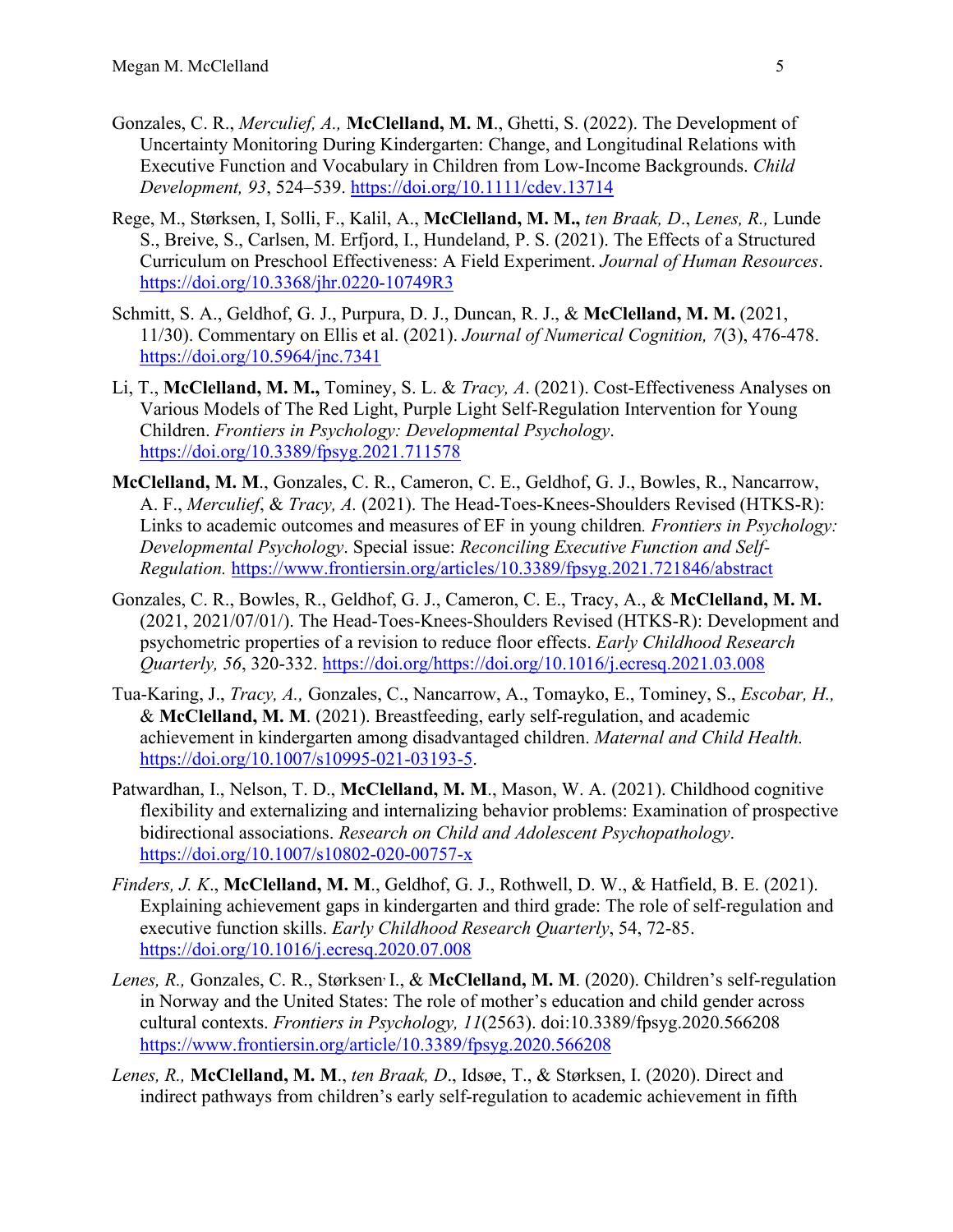grade in Norway. *Early Childhood Research Quarterly, 53*, 612-624. <https://doi.org/10.1016/j.ecresq.2020.07.005>

- Zakszeski, B. N., Hojnoski, R. L., Dever, B. V., DuPaul, G. J., & **McClelland, M. M.** (2020). Early elementary trajectories of classroom behavior self-regulation: Prediction by student characteristics and malleable contextual factors. *School Psychology Review*. Advance online publication.<https://doi.org/10.1080/2372966X.2020.1717373>
- **McClelland, M. M.,** *Tominey, S. L., Schmitt, S. A*., Hatfield, B. E., Purpura, D. J., Gonzales, C. R., & *Tracy, A.N.* (2019). Red Light, Purple Light! Results of an intervention to promote school readiness for children from low-income backgrounds. *Frontiers in Psychology, 10*, 2365.<https://doi.org/10.3389/fpsyg.2019.02365>
- *ten Braak, D*., Størksen, I., Idsoe T. & **McClelland, M. M**. (2019). Bidirectionality in selfregulation and academic skills in play-based early childhood education. *Journal of Applied Developmental Psychology,* 65.<https://doi.org/10.1016/j.appdev.2019.101064>
- **McClelland, M. M.,** & Cameron, C. E. & *Alonso, J.* (2019). The development of self-regulation in young children. In D. Whitebread et al., (Eds.), *The SAGE Handbook of Developmental Psychology & Early Childhood Education*. (pp. 471-486). SAGE Publications. <http://dx.doi.org/10.4135/9781526470393>
- **McClelland, M. M.** & Cameron, C. E. (2019). Developing together: The role of executive function and motor skills in children's early academic lives*. Early Childhood Research Quarterly*, *46,* 142-151.<https://doi.org/10.1016/j.ecresq.2018.03.014>
- Cameron, C. E., Kim, H., *Duncan, R., Becker, D.,* & **McClelland, M. M.** (2019). Bidirectional and co-developing associations of cognitive and academic skills during kindergarten. *Journal of Applied Developmental Psychology, 62,* 135-144. <https://doi.org/10.1016/j.appdev.2019.02.004>
- Rege, M., Størksen, I., Solli, I. F., Kalil, A., **McClelland, M. M.,** ten Braak, D., et al., (2019). Promoting Child Development in a Universal Preschool System: A Field Experiment. *CESifo Working Paper No. 7775*.<https://ssrn.com/abstract=3434830>
- Whitebread, D., Grau, V., Kumpulainen, K., **McClelland, M. M,** Perry, N. & Pino-Pasternak, D. (2019). *The SAGE handbook of developmental psychology and early childhood education*, London: SAGE Publications.<http://dx.doi.org/10.4135/9781526470393>
- *Diaz, G.,* & **McClelland, M. M.** (2018).Latino families and schools: Identifying challenges and highlighting strengths to support children's early learning*.* In S. Sonnenschein & B. Sawyer (Eds). *Academic Socialization of Young Black and Latino Children. New York:* Springer.
- *Becker, D. R.*, **McClelland, M. M**., Geldhof, J. G., Gunter, K., & MacDonald, M. (2018). Openskilled sport, sport intensity, executive function, and academic achievement in grade school children*. Early Education and Development*, 29, 939-955. <https://doi.org/10.1080/10409289.2018.1479079>
- Distefano, R., Galinsky, E., **McClelland, M. M.,** Zelazo, P. D. & Carlson, S. M. (2018*).*  Autonomy*-*supportive parenting and associations with child and parent executive function*. Applied Developmental Psychology*, *58*, 77-85.<https://doi.org/10.1016/j.appdev.2018.04.007>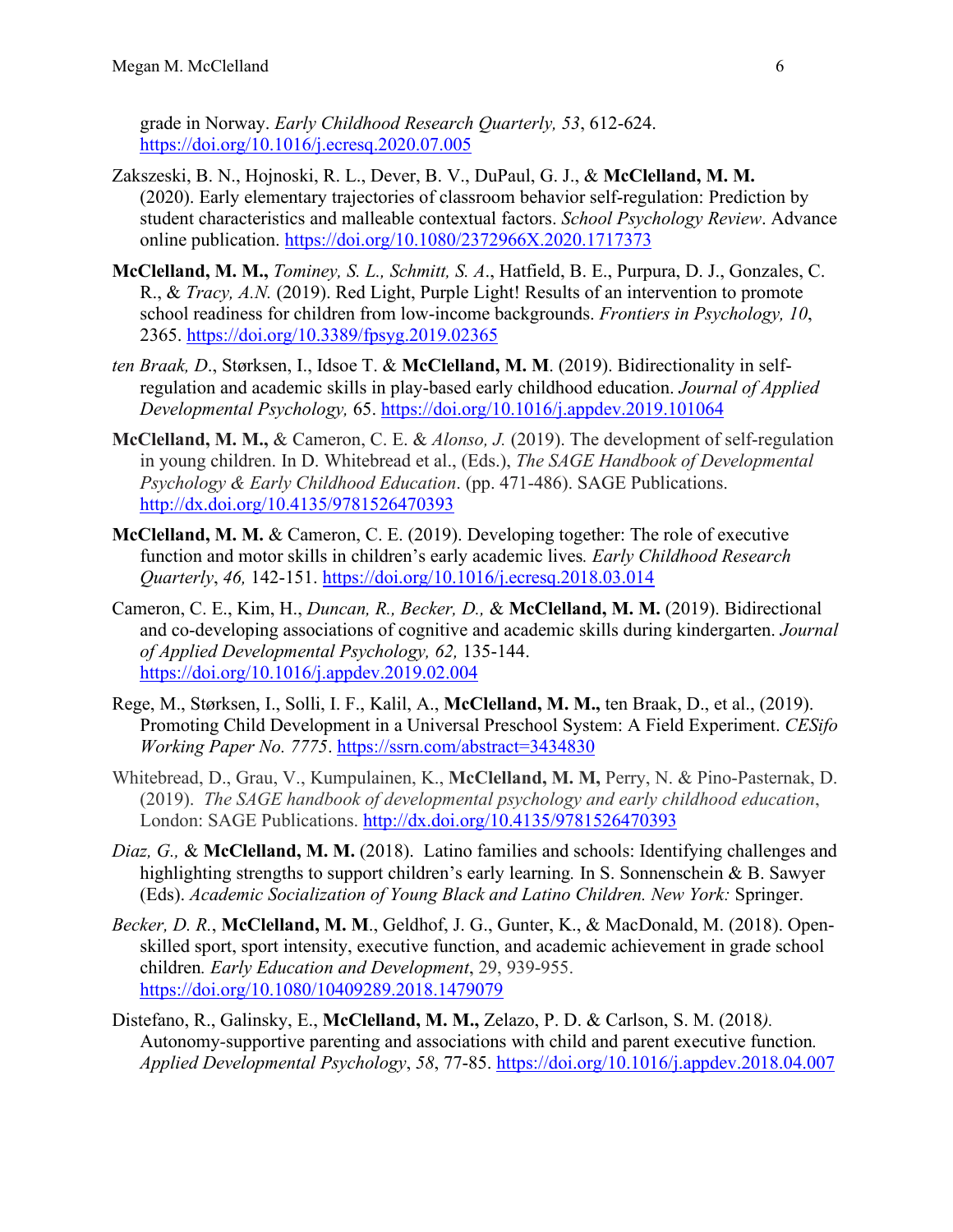- *Cerino, E. S.,* Hooker, K., Stawski, R. S., & **McClelland, M. M.** (2018). Adapting the Head-Toes-Knees-Shoulders task to older adults: A psychometric evaluation of a measure of processing speed, attention, and inhibitory control. *The Gerontologist*. <https://doi.org/10.1093/geront/gny028>
- *Duncan, R. J., Schmitt, S. A.,* Burke, M., & **McClelland, M. M**. (2018). Combining a kindergarten readiness summer program with a self-regulation intervention improves school readiness. *Early Childhood Research Quarterly, 42,* 291-300. doi: <https://doi.org/10.1016/j.ecresq.2017.10.012>
- **McClelland**, **M.**, Geldhof, J., Morrison, F., Gestsdóttir, S., Cameron, C., Bowers, E., Duckworth, A., Little, T., & Grammer, J. (2018). Self-Regulation. In N. Halfon, C. B. Forrest, R. M. Lerner, & E. M. Faustman (Eds.), *Handbook of life course health development*. New York: Springer Open. [https://link.springer.com/chapter/10.1007/978-3-](https://link.springer.com/chapter/10.1007/978-3-319-47143-3_12) [319-47143-3\\_12](https://link.springer.com/chapter/10.1007/978-3-319-47143-3_12)
- Settersten, R. A., Jr. & McClelland, M. M. (2018). Being human in hard times. *Research in Human Development, 15,* 182-186. doi:<https://doi.org/10.1080/15427609.2018.1513123>
- **McClelland, M. M.,** *Tominey, S. L., Schmitt, S.A., & Duncan, R*. (2017). Social-emotional learning interventions in early childhood. *Future of Children, 27(*1), 33-48. <http://www.jstor.org/stable/44219020>
- Galinsky, E., Bezos, J., **McClelland, M. M.**, Carlson, S. M., & Zelazo, P. D. (2017). Civic science for public use: Mind in the Making and Vroom. *Child Development.* <http://dx.doi.org/10.1111/cdev.12892>
- *Schmitt, S. A*., Geldhof, G. J., Purpura, D. J., *Duncan, R.*, & **McClelland, M. M.** (2017). Examining the relations between executive function, math, and literacy during the transition to kindergarten: A multi-analytic approach*. Journal of Educational Psychology*. [http://dx.doi.org/10.1037/edu0000193](http://psycnet.apa.org/doi/10.1037/edu0000193)
- *Diaz, G*. & **McClelland, M. M.** (2017). The influence of parenting on Mexican American children's self-regulation. *PsyCh Journal, 6*, 43-56. [Http://dx.doi.org/10.1002/pchj.158](http://dx.doi.org/10.1002/pchj.158)
- Lipscomb, S. T., **McClelland, M. M.,** MacDonald, M., Cardenas, A., Anderson, K. A., & Kile, M. L. (2017). Cross-sectional study of social behaviors in preschool children and exposure to flame retardants. *Environmental Health, 16*(1), 23. [http://dx.doi.org/10.1186/s12940-017-](http://dx.doi.org/10.1186/s12940-017-0224-6) [0224-6](http://dx.doi.org/10.1186/s12940-017-0224-6)
- *Duncan, R. J.*, McClelland, M. M., & Acock, A. C. (2017). Relations between executive function, behavioral regulation, and achievement: Moderation by family income. *Journal of Applied Developmental Psychology, 49*, 21-30. <http://dx.doi.org/10.1016/j.appdev.2017.01.004>
- Gunzenhauser, C., von Suchodoletz, A., & **McClelland, M. M.** (2017). Measuring cognitive reappraisal and expressive suppression in children: A parent-rating version of the emotion regulation questionnaire. *European Journal of Developmental Psychology, 14*(4), 489-497. [Http://dx.doi.org/10.1080/17405629.2016.1236018](http://dx.doi.org/10.1080/17405629.2016.1236018)
- Montroy, J. J., Bowles, R. P., Skibbe, L. E., **McClelland, M. M.**, & Morrison, F. J. (2016). The development of self-regulation across early childhood. *Developmental Psychology, 52*(11), 1744-1762. [Http://dx.doi.org/10.1037/dev0000159](http://dx.doi.org/10.1037/dev0000159)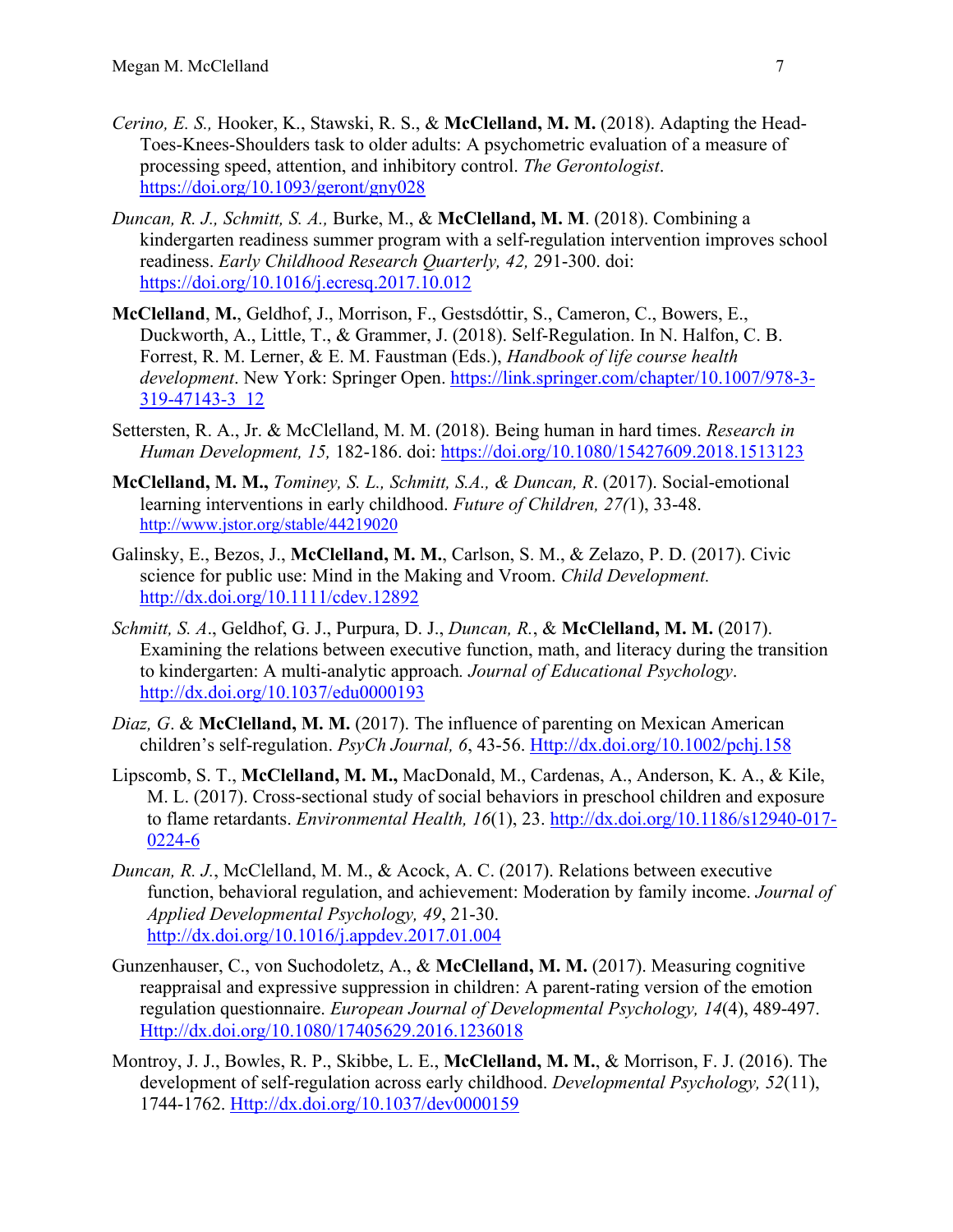- **McClelland, M. M**., *Diaz, G*. Lewis, K. (2016). *Self-regulation.* In D. Couchenour, & J. K. Chrisman (Eds)., SAGE Encyclopedia of Contemporary Early Childhood Education. (pp. 1201-1204). Thousand Oaks, CA: Sage.
- MacDonald, M., Lipscomb, S., **McClelland, M**., *Duncan, R., Becker, D*., Anderson, K. & Kile, M. (2016). Relations of preschoolers' visual motor and object manipulation skills with executive function and social behavior. *Research Quarterly for Exercise & Sport. 87*(4). 396-407.<http://dx.doi.org/10.1080/02701367.2016.1229862>
- Kile, M. L., Scott, R. P., O'Connell, S. G., Lipscomb, S., MacDonald, M., **McClelland, M.** et al. (2016). Using silicone wristbands to evaluate preschool children's exposure to flame retardants. *Environmental Research, 147*, 365-372. doi: <http://dx.doi.org/10.1016/j.envres.2016.02.034>
- *Pratt, M. E.,* **McClelland, M. M.**, Swanson, J., & Lipscomb, S. T. (2016). Family risk profiles and school readiness: A person-centered approach. *Early Childhood Research Quarterly, 36*, 462-474.<http://dx.doi.org/10.1016/j.ecresq.2016.01.017>
- **McClelland, M. M.,** Leve, L. D., & Pears, K. C. (2016). Preschool executive functions in the context of family risk. In J. Griffin, P. McCardle & L. Freund (Eds.), *Executive Function in Preschool Age Children: Integrating Measurement, Neurodevelopment and Translational Research*. American Psychological Association.
- *Pratt, M. E., Lipscomb, S. T., & McClelland, M. M. (2015). Caregiver responsiveness during* preschool supports cooperation in kindergarten: Moderation by children's early compliance. *Early Education and Development, 1-19.* <http://dx.doi.org/10.1080/10409289.2016.1090767>
- **McClelland, M. M.,** & *Tominey, S. L.* (2015). *Stop, Think, Act: Integrating Self-regulation in the Early Childhood Classroom.* London, UK: Taylor & Francis.
- Day, S. L., Connor, C. M., Schatschneider, C. & **McClelland, M. M**. (2015). Children's selfregulation and literacy: The impact of first grade classroom environment. *Journal of School Psychology, 53,*409-428*.* [doi:10.1016/j.jsp.2015.07.004](http://dx.doi.org/10.1016/j.jsp.2015.07.004)
- **McClelland, M. M**., *Wanless, S. B.,* & Lewis, K. W. (2015). Self-regulation. In (H. Friedman (Ed.) *Encyclopedia of mental health* (2nd ed.), San Diego, CA: Elsevier.
- Cadima, J., Gamelas, A. M., **McClelland, M.,** & Peixoto, C. (2015). Associations between early family risk, children's behavioral regulation, and academic achievement in Portugal. *Early Education and Development, 26*(5-6), 708-728. doi: 10.1080/10409289.2015.1005729
- **McClelland, M. M.,** & *Wanless, S. B.* (2015). Introduction to the special issue: Self-Regulation across different cultural contexts. *Early Education and Development, 26*(5-6), 609-614. doi: 10.1080/10409289.2015.1039436
- Rojas-Barahona, C. A., Förster, C. E., Moreno-Ríos, S., & **McClelland, M. M**. (2015). Improvement of working memory in preschoolers and its impact on early literacy skills: A study in deprived communities of rural and urban areas. *Early Education and Development, 26*(5-6), 871-892. doi: 10.1080/10409289.2015.1036346
- *Schmitt, S. A., Finders, J. K.,* & **McClelland, M. M.** (2015). Residential Mobility, Inhibitory Control, and Academic Achievement in Preschool. *Early Education and Development*, 26(2), 189-208. doi:10.1080/10409289.2015.975033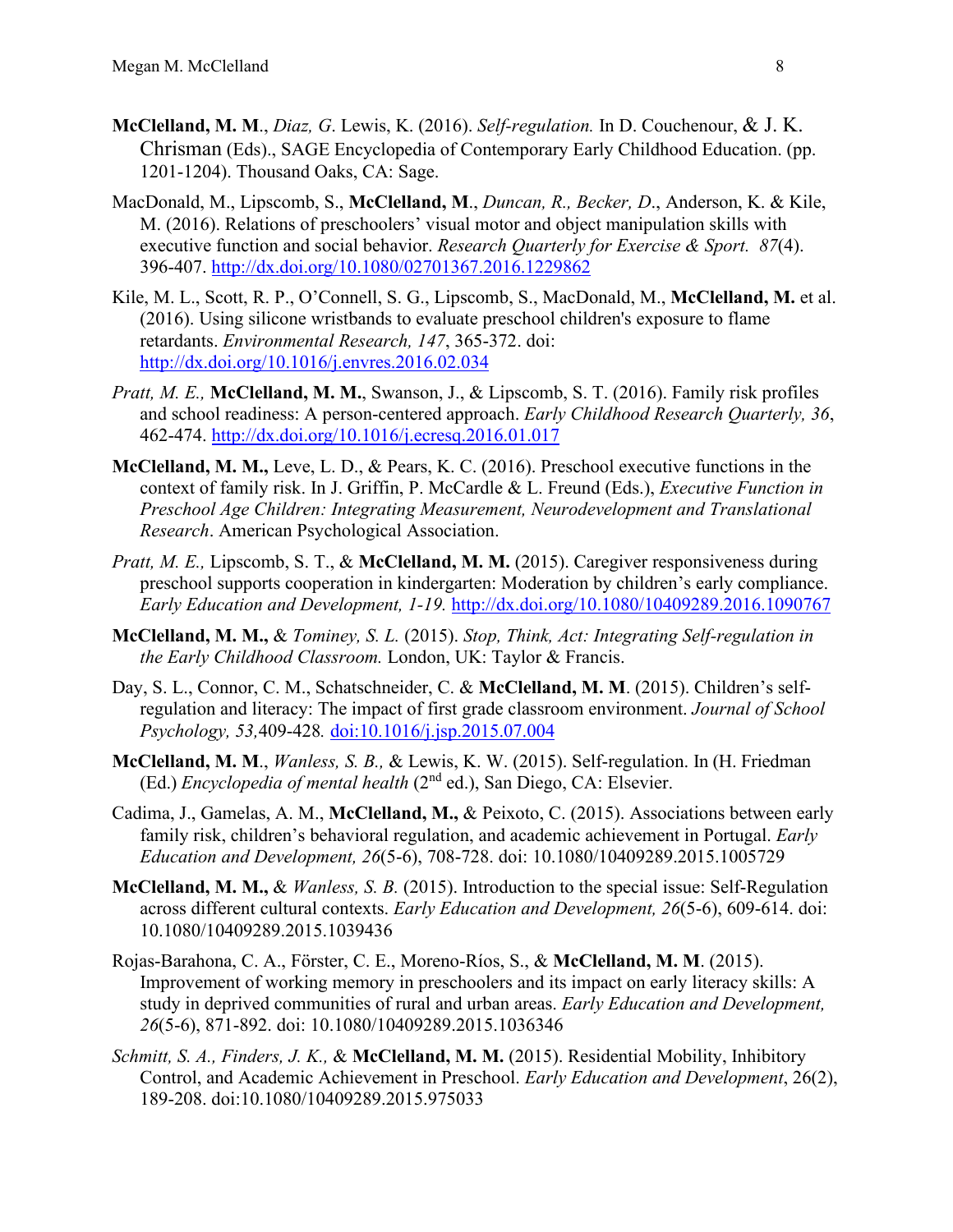- **McClelland, M. M**., Geldof, J., Cameron, C. E., & *Wanless, S. B.* (2015). Development and selfregulation. In Overton, W. F. & Molenaar, P. C. M. (Eds.). *Theory and Method*. Volume 1 of the *Handbook of child psychology and developmental science*. (7th ed.), Editor-in-Chief: Richard M. Lerner. Hoboken, NJ: Wiley.
- *Schmitt, S. A.,* **McClelland, M. M.,** *Tominey, S. L.,* & Acock, A. C. (2015). Strengthening school readiness for Head Start children: Evaluation of a self-regulation intervention. *Early Childhood Research Quarterly, 30, Part A*(0), 20-31. doi: <http://dx.doi.org/10.1016/j.ecresq.2014.08.001>
- *Tominey, S. L.,* Olsen, S. G.*,* **McClelland, M. M.** (2015). Supporting the development of emotion regulation in young children: The important role of the parent-child attachment relationship. *International Journal of Birth and Parent Education (IJBPE), 2*(4), 23-26.
- **McClelland, M. M**., & *Tominey, S.* (2014). The development of self-regulation and executive function in young children. *Zero to Three, 35*(2), 2-8.
- **McClelland, M. M.,** Cameron, C. E., *Duncan, R.*, Bowles, R. P., Acock, A. C., *Miao, A. & Pratt, M. E*. (2014)*.* Predictors of Early Growth in Academic Achievement: The Head-Toes-Knees-Shoulders Task. *Frontiers in Psychology 5:599*. [https://doi.org/10.3389/fpsyg.2014.00599.](https://doi.org/10.3389/fpsyg.2014.00599) PMCID: PMC4060410
- *Becker, D. R.,* **McClelland, M. M.,** Loprinzi, P., & Trost, S. G. (2014). Physical activity, selfregulation, and early academic achievement in preschool children. *Early Education and Development, 25*(1), 56-70. doi: 10.1080/10409289.2013.780505
- *Becker, D. R., Miao, A., Duncan, R.,* & **McClelland, M. M.** (2014). Executive function predicts both fine motor skills and early academic achievement. *Early Childhood Research Quarterly. 29,* 411-424.<http://dx.doi.org/10.1016/j.ecresq.2014.04.014>
- Gestsdottir, S., von Suchodoletz, A., *Wanless, S. B.,* Hubert, B., Guimard, P., Birgisdottir, F., Gunzenhauser, C., & **McClelland, M. M.** (2014). Early behavioral self-regulation, academic achievement, and gender: Longitudinal findings from France, Germany, and Iceland. A*pplied Developmental Science, 18*(2), 90-109. doi:10.1080/10888691.2014.894870
- *Schmitt, S. A., Pratt, M. E., & McClelland, M. M. (2014). Examining the validity of behavioral* self-regulation tools in predicting preschoolers' academic achievement. *Early Education and Development, 25*(5), 641-660. doi: 10.1080/10409289.2014.850397
- Settersten, R., Jr., **McClelland, M. M.,** & *Miao, A.* (2014). Child well-being and the life course. In A. Ben-Arieh, F. Casas, I. Frønes & J. E. Korbin (Eds.), *Handbook of Child Well-Being* (pp. 1679-1711): Springer Netherlands.
- Suchodoletz, A. v., Gawrilow, C., Gunzenhauser, G., Merkt, J., Hasselhorn, M., *Wanless, S. B.,* & **McClelland, M. M.** (2014). Erfassung der Selbstregulation vor dem Schuleintritt. [Measuring self-regulation before school entry]. *Psychologie in Erziehung und Unterricht*. [*Psychology in Education], 61,* 165-174.
- Størksen, I., Ellingsen, I. T., *Wanless, S. B.,* & **McClelland, M. M**. (2014). The influence of parental socioeconomic background and gender on self-regulation among 5-year-old children in Norway. *Early Education and Development, 26*(5-6), 663-684. doi: 10.1080/10409289.2014.932238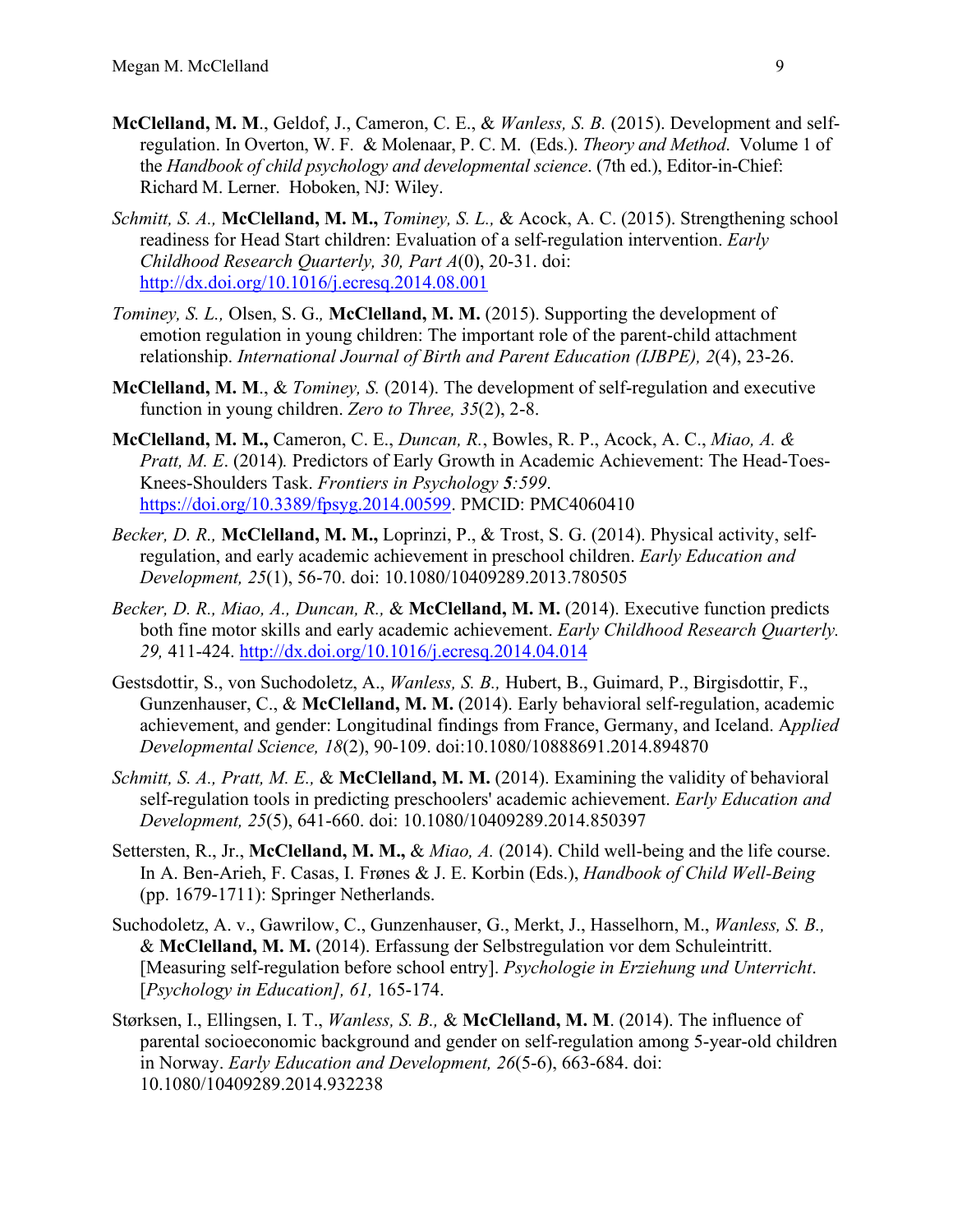- **McClelland, M. M**., Acock, A. C., Piccinin, A., Rhea, S. A., & Stallings, M. C. (2013). Relations between preschool attention span-persistence and age 25 educational outcomes. *Early Childhood Research Quarterly, 28*(2), 314-324. doi: <http://dx.doi.org/10.1016/j.ecresq.2012.07.008>
- Suchodoletz, A. v., Gestsdottir, S., *Wanless, S. B.,* **McClelland, M. M.,** Birgisdottir F., Gunzenhauser, C., & Ragnarsdóttir, H. (2013). Behavioral self-regulation and relations to emergent academic skills among children in Germany and Iceland*. Early Childhood Research Quarterly*, *28*(1), 62-73. http://dx.doi.org /10.1016/j.ecresq.2012.05.003
- *Tominey, S.* & **McClelland, M. M**. (2013). Quantitative and qualitative factors related to the effectiveness of a preschool behavioral regulation intervention. *National Head Start Association Dialog, 16*(3), 21-44.
- *Wanless, S. B.,* **McClelland, M. M.**, Lan, X., Son, S-H., Cameron, C. E., Morrison, F. J., Chen, F-M., Chen, J-L., Li, S., Lee, K., Sung, M. (2013). Gender differences in behavioral regulation in four societies: The U.S., Taiwan, South Korea, and China. *Early Childhood Research Quarterly, 28*(3), 621-633*.* <http://dx.doi.org/10.1016/j.ecresq.2013.04.002>
- **McClelland, M. M**. & *Wanless, S. B.* (2012). Growing up with assets and risks: The importance of self-regulation for academic achievement. *Research in Human Development, 9*(4), 278- 297. doi: 10.1080/15427609.2012.729907
- **McClelland, M. M.,** & Cameron, C. (2012). Self-regulation in early childhood: Improving conceptual clarity and developing ecologically-valid measures. *Child Development Perspectives, 6*(2), 136-142. doi: 10.1111/j.1750-8606.2011.00191.x
- **McClelland, M. M**., & Cameron, C. (2011). Self-regulation and academic achievement in elementary school children. *New Directions in Child and Adolescent Development*, *133*, 29- 44*.*
- *Wanless, S. B.,* **McClelland, M. M.,** Acock, A. C., Cameron Ponitz, C., Son, S.-H., Lan, X., Morrison, F. J., Chen, J.-L., Chen, F.-M., Lee, K., Sung, M, & Li, S. (2011). Measuring behavioral regulation in four cultures. *Psychological Assessment. 23*(2), 364-378. doi: 10.1037/a0021768.
- **McClelland, M. M.,** & *Tominey, S. L.* (2011). Introduction to the special issue on self-regulation in early childhood. *Early Education & Development, 22*(3), 355 - 359.
- *Tominey, S. L.,* & **McClelland, M. M.** (2011). Red Light, Purple Light: Findings from a randomized trial using circle time games to improve behavioral self-regulation in preschool. *Early Education & Development, 22*(3), 489-519. <https://doi.org/10.1080/10409289.2011.574258>
- *Wanless, S. B*., **McClelland, M. M**., *Tominey, S. L.*, & Acock, A. C. (2011). The influence of demographic risk factors on children's behavioral regulation in prekindergarten and kindergarten. *Early Education & Development, 22*(3), 461 - 488.
- *Wanless, S. B.,* **McClelland, M. M**., Acock, A. C., Chen, F.-M., & Chen, J.-L. (2011). Behavioral regulation and early academic achievement in Taiwan. *Early Education & Development, 22*(1), 1 - 28.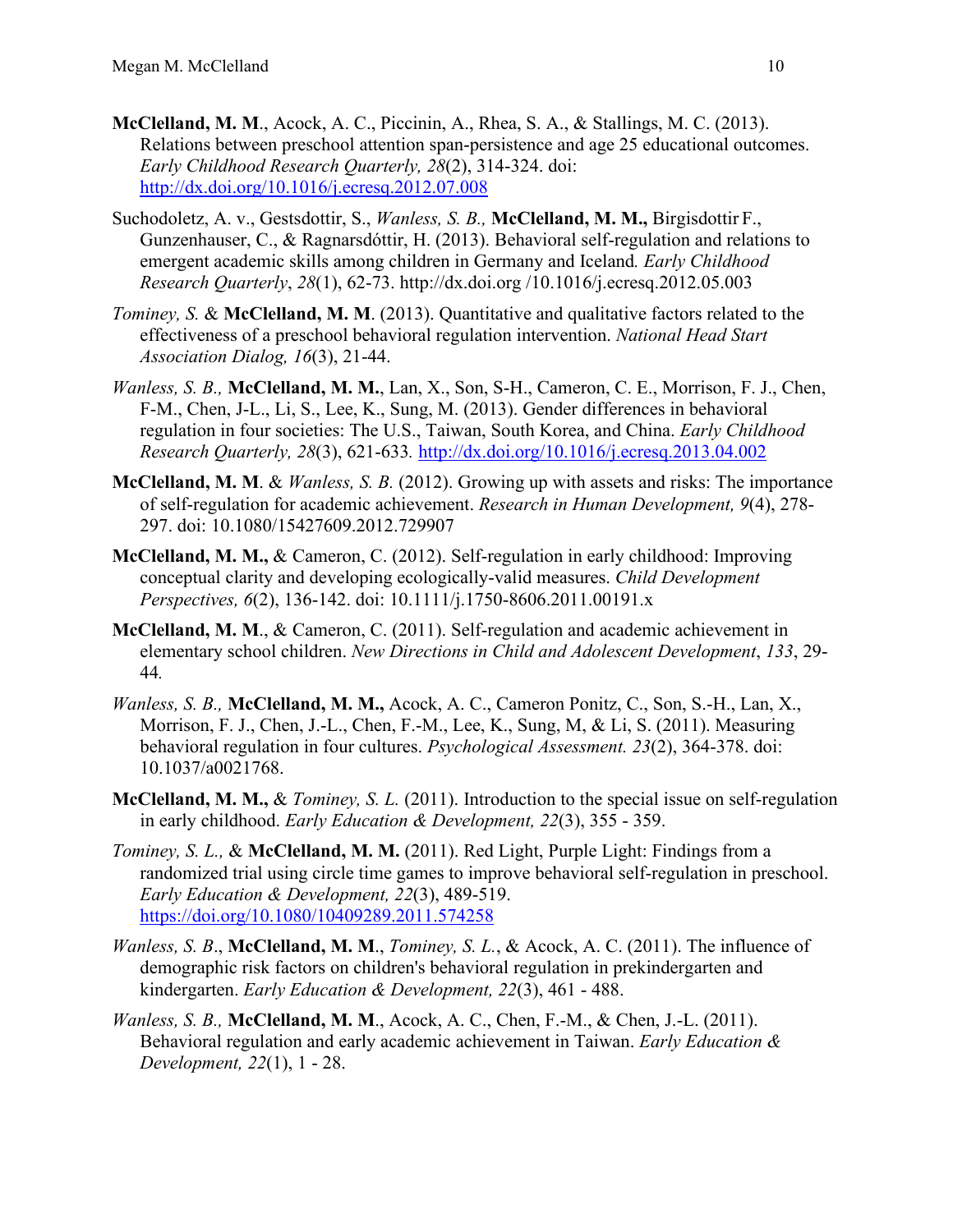- *Sektnan, M.,* **McClelland, M. M**., Acock, A. C., & Morrison, F. J. (2010). Early family risk, behavioral regulation, and children's academic achievement. *Early Childhood Research Quarterly, 25*(4), 464–479*.* doi: 10.1016/j.ecresq.2010.02.005.
- **McClelland M. M.,** & *Schmitt S. A*. (2010). Social cognition: Comments on Hughes and Lecce. In R. E. Tremblay, R. B. Barr, R. DeV Peters, & M. Boivin (Eds.), *Encyclopedia on Early Childhood Development* [online]. Montreal, Quebec: Centre of Excellence for Early Childhood Development, 1–5. Available at: [http://www.child](http://www.child-encyclopedia.com/documents/McClelland-SchmittANGxp.pdf)[encyclopedia.com/documents/McClelland-SchmittANGxp.pdf.](http://www.child-encyclopedia.com/documents/McClelland-SchmittANGxp.pdf) Accessed September 20, 2010.
- **McClelland, M. M.,** Cameron Ponitz, C., Messersmith, E., & *Tominey, S.* (2010). Selfregulation: The integration of cognition and emotion*.* In R. Lerner (Series Ed.) & W. Overton (Vol. Ed.), *Handbook of life-span development.* (Vol. 1: Cognition, biology and methods, pp. 509–553). Hoboken, NJ: Wiley & Sons.
- **McClelland, M. M**., & *Tominey, S*. (2010). Social skills. In E. Anderman & L. Anderman (Eds.), *Psychology of classroom learning: An encyclopedia.* Farmington Hills, MI: Cengage Learning.
- Morrison, F. J., Cameron Ponitz, C., & **McClelland, M. M.** (2010). Self-regulation and academic achievement in the transition to school. In S. D. Calkins & M. Bell (Eds)., *Child development at the intersection of emotion and cognition* (pp. 203–224): Washington, DC: American Psychological Association.
- Cameron Ponitz, C., **McClelland, M. M.,** Matthews, J. S., & Morrison, F. J. (2009). A structured observation of behavioral self-regulation and its contribution to kindergarten outcomes. *Developmental Psychology, 45*, 605–619.
- Cameron Ponitz, C., **McClelland, M. M.,** Connor, C. M., Jewkes, A., M., *Farris, C. L.,* & Morrison, F. J. (2008). Touch your toes! Developing a direct measure of behavioral regulation in early childhood. *Early Childhood Research Quarterly, 23*, 141–158.
- *Wanless, S. B.,* Rosenkoetter, S. E., & **McClelland, M. M**. (2008). Paternal depression and infant cognitive development: Implications for research and intervention*. Infants and Young Children, 21,* 134–141.
- **McClelland, M. M.,** Cameron, C. E., Connor, C. M., *Farris, C. L*., Jewkes, A. M., & Morrison, F. J. (2007). Links between behavioral regulation and preschoolers' literacy, vocabulary, and math skills. *Developmental Psychology, 43,* 947–959.
- **McClelland, M. M.,** Cameron, C. E., *Wanless, S. B*., & *Murray, A.* (2007). Executive function, self-regulation, and social-emotional competence: Links to school readiness. In O. N. Saracho & B. Spodek (Eds.), *Contemporary perspectives on research in social learning in early childhood education.* (pp. 83–107). Charlotte, NC: Information Age.
- **McClelland, M. M**., & Gray, L. A. (2007). The evaluation of three teaching strategies for a large undergraduate course in human development and family studies. *Journal of Teaching in Marriage and Family, 6,* 306–329.
- MacTavish, K., **McClelland, M. M**., Gray, L. A., Bowman, S., Burgy, L., & Moran, P. (2006). Community-linked teaching strategies: Promoting experiential learning in human services. *Human Services Education, 26,* 99–111.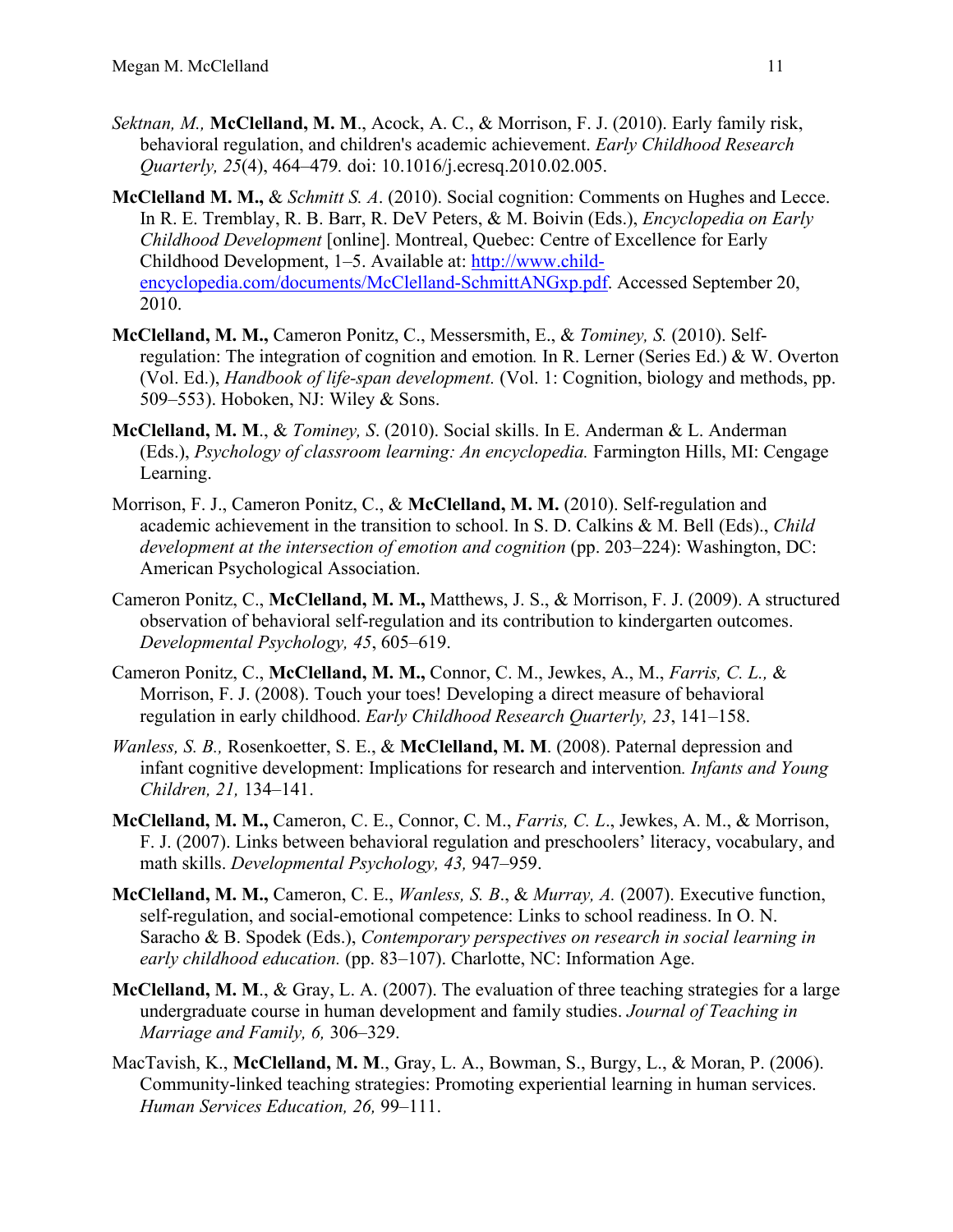- **McClelland, M. M.,** Acock, A. C., & Morrison, F. J. (2006). The impact of kindergarten learning-related skills on academic trajectories at the end of elementary school. *Early Childhood Research Quarterly, 21,* 471–490.
- *Tsai, H. A.,* **McClelland, M. M**., Pratt, C., & Squires, J. (2006) Adaptation of the 36 month Ages and Stages Questionnaire in Taiwan. *Journal of Early Intervention, 28,* 213–225.
- **McClelland, M. M.,** & Scalzo, C. (2006). Social skills deficits. In M. Hersen (Ed.), *Clinician's handbook of child behavioral assessment* (pp. 313–335)*.* San Diego, CA: Elsevier.
- **McClelland, M. M.,** Kessenich, M., & Morrison, F. J. (2003). Pathways to early literacy: The complex interplay of child, family, and sociocultural factors. *Advances in Child Development and Behavior, 31,* 411–447.
- **McClelland, M. M.,** & Morrison, F. J. (2003). The emergence of learning-related social skills in preschool children. *Early Childhood Research Quarterly, 18,* 206–224.
- **McClelland, M. M.,** Morrison, F. J., & Holmes, D. L. (2000). Children at-risk for early academic problems: The role of learning-related social skills. *Early Childhood Research Quarterly, 15,* 307–329.

**Publications Under Review or In Preparation** *(authors in italics are current or former students)* 

- Konishi, H., Bowles, R., Skibbe, L., Montroy, J., Cameron, C. E., **McClelland, M. M**. (2021). *The Role that Preschool Peers' Self-Regulation Plays on Children's Self-Regulation and Academic Outcomes.* Manuscript under review.
- Miller, A.L., Palmer, K.K., Wang, L, Riley, H.O., Wang, C, **McClelland, M.M.**, & Robinson, L.E. (under review, *Scandinavian Journal of Science and Medicine in Sports)*. Mastery-Oriented Motor Competence Intervention Improves Behavioral Self-Regulation in Head Start Preschoolers

#### **Other Relevant Publications**

- **McClelland, M. M.** (2011-2016). *Head-toes-knees-shoulders (HTKS) training video*. Corvallis, OR: Oregon State University.
- Tracy, A., Lewis, K. & **McClelland, M. M.** (2016-2020). *Head-toes-knees-shoulders (HTKS) training website*. Corvallis, OR: Oregon State University.

#### **PUBLISHED ABSTRACTS**

Tepfer, A., Lipscomb, S., Kile, M., **McClelland, M.** & MacDonald, M. (2015). Motor skills and early academic achievement. *Research quarterly in exercise and sport. 86*(Suppl 2). A103- A104.

#### **SELECTED MEDIA EXPOSURE**

- 2020 Interview on promoting self-regulation in a time of COVID. [https://www.kqed.org/mindshift/56320/how-to-stay-physically-but-not-emotionally](https://www.kqed.org/mindshift/56320/how-to-stay-physically-but-not-emotionally-distant-with-kindergarten-and-pre-k-students)[distant-with-kindergarten-and-pre-k-students](https://www.kqed.org/mindshift/56320/how-to-stay-physically-but-not-emotionally-distant-with-kindergarten-and-pre-k-students)
- 2020 Interview on promoting cognitive development during the summer. <https://earlylearningnation.com/2020/06/slowing-the-summerslide/>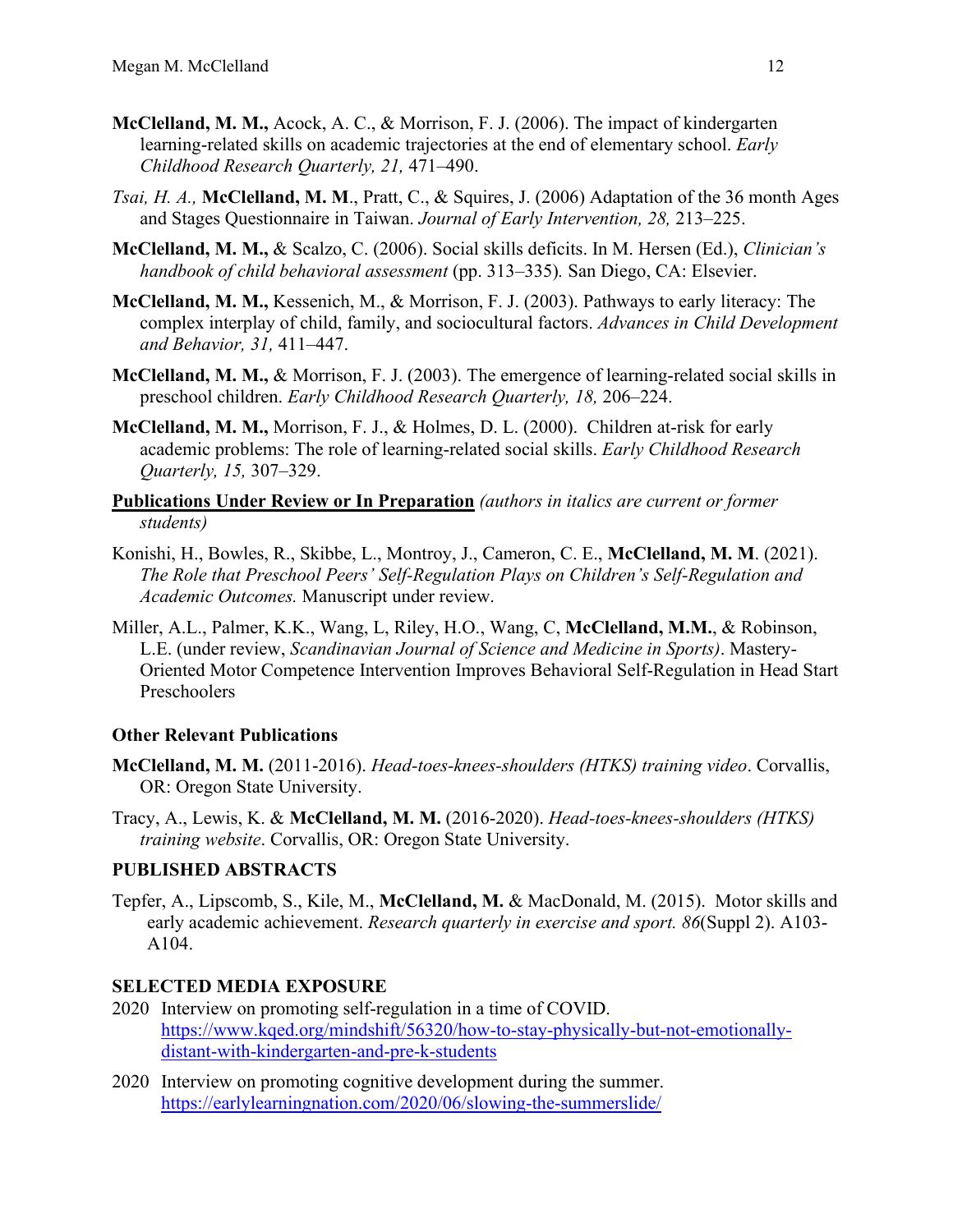- 2019 Interview on self-regulation and school readiness for *Early Learning Nation,*  <https://youtu.be/KrGe4H1MQ94>
- 2018 Interview on brain development and early childhood with *KOBI-TV*, Medford, Oregon <https://kobi5.com/features/five-5-dr-megan-mcclelland-hallie-e-ford-center-70478/>
- 2016 The Science of a Strong Start, *The Huffington Post*  [https://www.huffingtonpost.com/ellen-galinsky/the-science-of-a-strong-s\\_b\\_8099452.html](https://www.huffingtonpost.com/ellen-galinsky/the-science-of-a-strong-s_b_8099452.html)
- 2015 Preschool kids can have fun building the crucial life skill of self-regulation, research shows, *The Oregonian*  [http://www.oregonlive.com/kiddo/index.ssf/2015/01/preschool\\_kids\\_can\\_have\\_fun\\_bu.ht](http://www.oregonlive.com/kiddo/index.ssf/2015/01/preschool_kids_can_have_fun_bu.html) [ml](http://www.oregonlive.com/kiddo/index.ssf/2015/01/preschool_kids_can_have_fun_bu.html)
- 2013 Preschool Game Predicts Academic Success, *Education Week*  [http://blogs.edweek.org/edweek/early\\_years/2013/10/schoolyard\\_games\\_predict\\_academi](http://blogs.edweek.org/edweek/early_years/2013/10/schoolyard_games_predict_academic_success_researcher_says.html) [c\\_success\\_researcher\\_says.html](http://blogs.edweek.org/edweek/early_years/2013/10/schoolyard_games_predict_academic_success_researcher_says.html)
- 2012 Simon Says Don't Use Flashcards, *NY Times*  <http://well.blogs.nytimes.com/2012/08/23/simon-says-dont-use-flashcards/>
- 2012 How "Red Light, Green Light" Leads to Better Learners, *The Wall Street Journal* [http://blogs.wsj.com/juggle/2012/08/27/how-red-light-green-light-can-lead-to-a-college](http://blogs.wsj.com/juggle/2012/08/27/how-red-light-green-light-can-lead-to-a-college-dregree/)[dregree/](http://blogs.wsj.com/juggle/2012/08/27/how-red-light-green-light-can-lead-to-a-college-dregree/)

# **HONORS AND AWARDS**

| 2022                                                                    | Nominee, Breaking Barriers in Research Award, President's Commission on the  |  |  |
|-------------------------------------------------------------------------|------------------------------------------------------------------------------|--|--|
|                                                                         | Status of Women, Oregon State University.                                    |  |  |
| 2018-2020                                                               | Learning Sciences Exchange Fellow, Jacobs Foundation, New America,           |  |  |
|                                                                         | International Congress of Infant Studies (ICIS)                              |  |  |
| 2017                                                                    | Faculty Excellence Award, College of Public Health & Human Sciences          |  |  |
| 2015                                                                    | Undergraduate Research Mentoring Award, Oregon State University.             |  |  |
| 2008                                                                    | Faculty Teaching Excellence Award, Oregon State University.                  |  |  |
| 2007                                                                    | Excellence in Teaching and Mentoring Award, College of Health and            |  |  |
|                                                                         | Human Sciences, Oregon State University.                                     |  |  |
| 2007, 2005, 2002 L. L. Stewart Teaching Award, Oregon State University. |                                                                              |  |  |
| 2006, Fall                                                              | Visiting Fellowship, Democratic People's Union, Taiwan.                      |  |  |
| 2006                                                                    | International Travel Award, American Psychological Association.              |  |  |
| 2006                                                                    | Nominee, Excellence in Graduate Mentoring Award, Oregon State University.    |  |  |
| 2006                                                                    | Nominee, Excellence in Teaching and Mentoring Award, College of Health and   |  |  |
|                                                                         | Human Sciences, Oregon State University.                                     |  |  |
|                                                                         | 2006, Winter Professor of the Week Award, Kappa Delta Sorority.              |  |  |
| 2006                                                                    | Co-Recipient, National Organization of Human Services Research Award.        |  |  |
| 2005, 2003                                                              | Faculty Release Time Award, Research Office, Oregon State University.        |  |  |
| 2001                                                                    | Participant, National Science Foundation Research Mentoring Program in Human |  |  |
|                                                                         | Sciences, Arizona State University.                                          |  |  |
| 2000-2001                                                               | Schmidtt Dissertation Fellowship, Loyola University Chicago.                 |  |  |
| 1999-2000                                                               | Teaching Fellowship, Loyola University, Chicago.                             |  |  |
| 1994                                                                    | Phi Beta Kappa Honor Society, University of California, Irvine.              |  |  |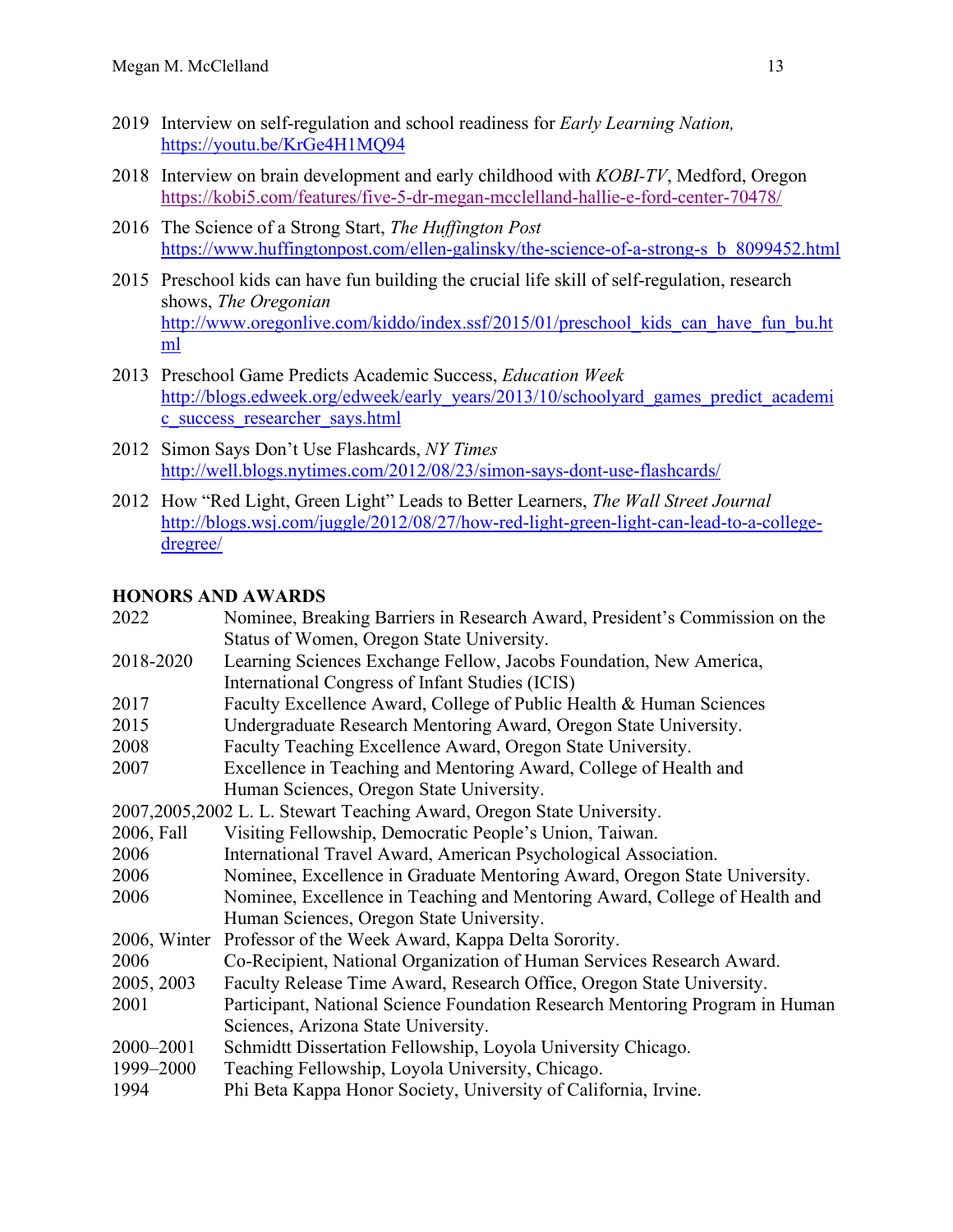# **INVITED PRESENTATIONS**

- **McClelland, M. M.** (2022, March). *Promoting Self-Regulation in Young Children.* Samaritan Early Learning Center, Lincoln City, Oregon.
- **McClelland, M. M.** (2021, October). *Promoting Executive Function Skills in Young Children.* Kaymbu 360 Virtual Symposium.
- **McClelland, M. M.,** MacDonald., M. & Tominey, S. L. (2021, April). *Back to School: Expectations, Transitions and Challenges*. Public Health Insider, College of Public Health & Human Sciences, OSU.
- **McClelland, M. M.** (2020, November). *Improving Outcomes for Diverse Populations of Children*. Gates Foundation.
- **McClelland, M. M.** (2020, January). *The Importance of Self-Regulation and Social-Emotional Skills for School Readiness* Early Literacy Summit 2020: A Vision for the Future. Arizona Librarians Association, Phoenix, AZ.
- **McClelland, M. M.** (2019, November). *Attachment, self-regulation and learning: How positive interactions foster positive development in early childhood*. Stiftung Haus der kleinen Forscher Foundation, Berlin, Germany
- **McClelland, M. M.** & Tominey, S. L. (2019, May). *Interventions to Promote Self-Regulation and Early Learning.* Vroom Science Advisor Summit, Bezos Family Foundation, Phoenix, AZ.
- **McClelland, M. M.** & Wanless, S. B. (2019, February). *The Importance of Social-emotional Learning for School Success.* Colegio San Carlos, Bogotá, Colombia.
- **McClelland, M. M.** & Tominey, S. L. (2018, January). *Stop, Think, Act: The Importance of Self-Regulation in Early Learning.* Rejuvenate Conference, Everett, WA.
- **McClelland, M. M.** (2017, November). *The Importance of Self-Regulation and Social-Emotional Skills for Healthy Development.* Oregon Early Learning Division, All Staff Meeting, Salem, OR.
- **McClelland, M. M.** (2017, October). *Healthy Development in Early Childhood: The Importance of Self-Regulation.* Early Learning Hub Conference, Linn Benton Community College, OR.
- **McClelland, M. M.** & Tracy, A. (2017, January). *Stop, Think, Act: Promoting Executive Function and Self-Regulation for School Success.* Community Action Head Start Training.
- **McClelland, M. M.** (2016, June). *Self-Regulation: Foundational Skills for Children's Healthy Development*. *Centre for Research on Play in Education, Development & Learning* (*PEDaL)*, University of Cambridge, UK.
- **McClelland, M. M.** (2016, June). *The Importance of Self-Regulation for Long-Term Success.*  British International School of Stavanger, Norway.
- **McClelland, M. M.** (2016, May). *The Importance of Self-Regulation for Short- and Long-Term Success.* British International School of Stavanger, Norway.
- **McClelland, M. M**. (2016, April). *The Importance of Self-Regulation for Short- and Long-Term Success.* University of Stavanger, Norway.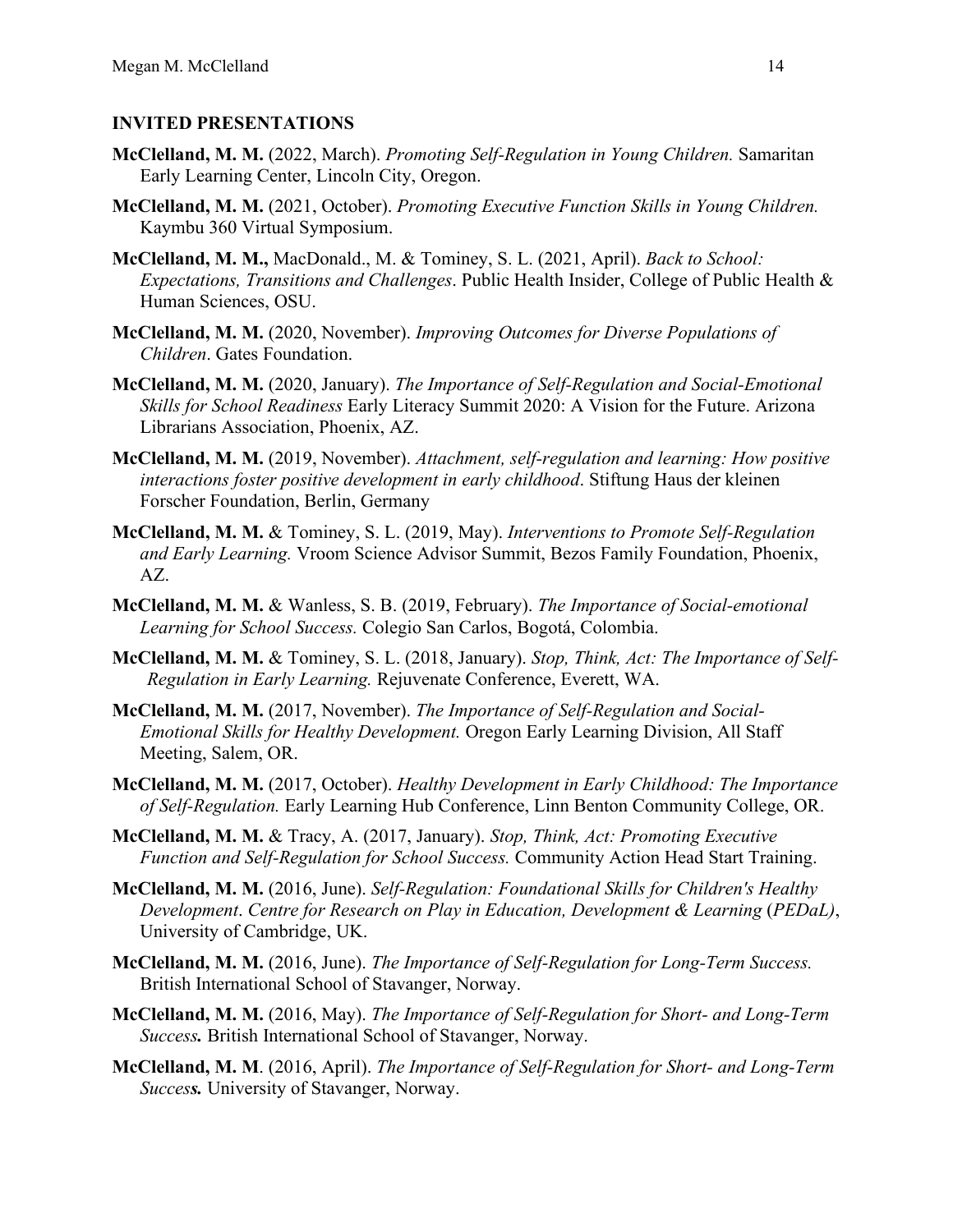- **McClelland, M. M.** (2016, April). *Self-Regulation Interventions.* Quantitative Methods Series Talk. University of Stavanger, Norway.
- **McClelland, M. M.** (2016, April). *The State of the Science on SEL Interventions in Early Childhood/Preschool*. Future of Children Author Conference on Social Emotional Learning, Princeton University, New Haven, CT.
- **McClelland, M. M.** (2016, March). *Self-Regulation: Foundational Skills for Healthy Development.* Vroom Science Advisor Summit, Bezos Family Foundation, Austin, Texas.
- **McClelland, M. M.** (2016, February). *Self-Regulation: Foundational Skills that Predict Early School Success.* Heiligenthal Conference, University of Lephana, Lüneburg Germany.
- **McClelland, M. M**. (2016, February). *The Importance of Self-Regulation for Short- and Long-Term Success*. Norwegian Centre for Learning Environment and Behavioural Research in Education. University of Stavanger, Norway.
- **McClelland, M. M.** (2015, November). *Learning control - Executive Function and Behavior Regulation in Early Childhood.* Invited Presentation at the NAEYC Annual Conference, Orlando, FL.
- **McClelland, M. M.** (2015, June). *The Science of Brain Building.* Invited Presentation to the Early Learning Division, Salem, OR.
- **McClelland, M. M.** (2015, May). *The Science of Brain Building*. Invited Presentation to the Vroom Launch, State of Oregon. Oregon State Library, Salem, OR.
- **McClelland, M.** M. (2015, April). *Ready, Set, Go! Self-Regulation and School Success.* Invited Presentation for the Lincoln County School District, Newport, OR.
- **McClelland, M.** M. (2015, April). *The Importance of Self-Regulation for School Success.*  Invited Presentation for the Albany School District, Albany, OR.
- **McClelland, M. M**. (2014, November). *The Importance of Self-regulation: How Touching Your Toes Leads to School Success*. Invited presentation at Purdue University, Lafayette, IN.
- **McClelland, M. M.** (2014, October). *Fostering Executive Functions for Early School Success* Invited Presentation at the *International Conference on Executive Functions*. Ulm, Germany
- **McClelland, M. M.** (2014, March). *Self-Regulation in Young Children: How Touching Your Toes Relates to Early School Success.* Invited presentation at the University of Delaware School of Education Colloquium, Newark, DE.
- **McClelland, M. M.** (2014, March). *The Importance of Self-Regulation for Early School Success.*  Invited presentation at Kidco Head Start, Lebanon, OR.
- *Pratt, M. S., Diaz, G.,* & **McClelland, M. M.** (2014, March). *Red Light, Purple Light! Promoting Self--Regulation in Young Children.* Invited presentation at Kidco Head Start, Lebanon, OR.
- **McClelland, M. M.** (2013, November). *Fostering Self-Regulation for Early School Success*. Keynote presentation. *Early Childhood Care and Education Conference,* Umpqua Community College, Roseburg, Oregon.
- **McClelland, M. M.** (2013, October). *The Importance of Executive Function During Early Childhood.* Keynote presentation at the PEL International Seminar, Pontificia Universidad Católica de Chile, Santiago, Chile.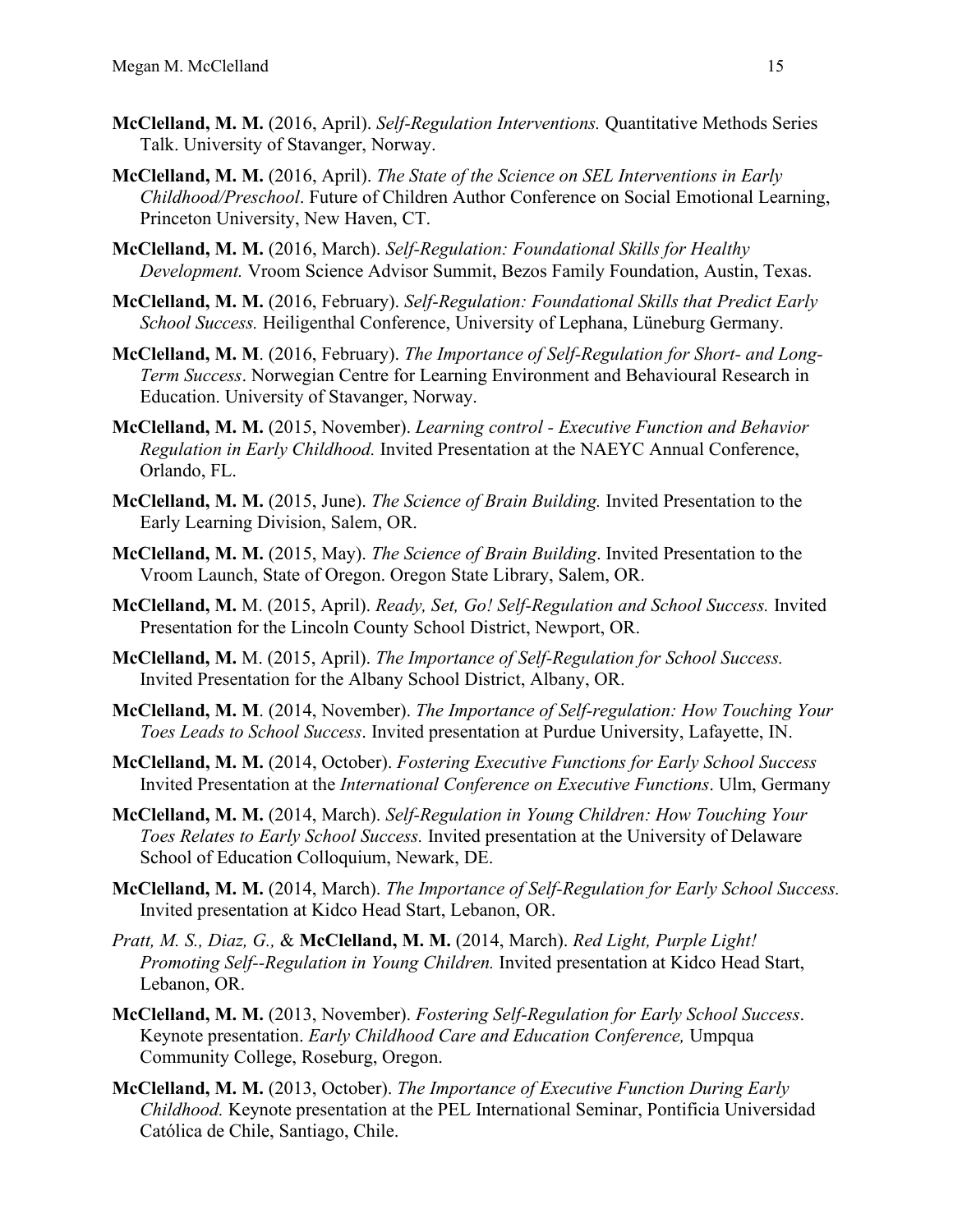- **McClelland, M. M.** (2013, October). *Brain Development and Early Learning Skills in Early Childhood.* Invited presentation at the OCF Early Learning Donor Lunch, Portland, Oregon.
- **McClelland, M. M.** (2013, July). *Promoting Healthy Children.* Invited presentation at the Nike Healthy Children, Healthy Classrooms Conference, Beaverton, Oregon.
- **McClelland, M. M.** (2013, May). *Ready, Set, Learn! The Importance of Self-Regulation for Early School Success*. Keynote presentation. Nurturing Successful Kids Conference, Bend, Oregon.
- **McClelland, M. M.** (2013, May). *Red Light, Purple Light! Promoting Self-Regulation in Young Children.* Invited presentation at the Nurturing Successful Kids Conference, Bend, Oregon.
- **McClelland, M. M.** (2013, May). *The Search for a Kindergarten Assessment Tool.* Invited presentation at the Nurturing Successful Kids Conference, Bend, Oregon.
- **McClelland, M. M.** (2013, May). *Ready, Set, Learn! The Importance of Self-Regulation for Early School Success.* Invited presentation at the Parenting Educator Celebration, Linn Benton Community College, Oregon.
- **McClelland, M. M.** (2013, April). *Brain Development in Early Childhood and Self-Regulation for School Success.* Invited presentation at the OCF P-3 Alignment Learning Community Meeting, Salem, Oregon.
- **McClelland, M. M.,** Cameron, C., Acock, A. C. & Bowles, R. (2013, March). *Touch Your Toes! Developing a New Measure of Behavioral Self-Regulation: Initial Results*. Two invited presentations at the US Department of Education, Institute for Education Sciences (IES) Grantee Meeting, Washington, DC.
- **McClelland, M. M.,** Schmtt, S. & Tominey, S. (2013, March). *Red Light, Purple Light: An Evaluation of a Self-Regulation Intervention in Preschool Children.* In R. Jacobs (Chair), invited symposium, Targeting Executive Function and Self-Regulation: New Findings from Pre-K and Elementary School Interventions. Society for Research in Educational Effectiveness Conference, Washington, DC.
- **McClelland, M. M.** (2013, January). *The Importance of Self-Regulation for Children's School Success*. Invited presentation at Oregon Health Sciences University, Child Psychiatry Grand Rounds, Portland, OR.
- **McClelland, M. M.** (2012, November). *Early School Success: Self-Regulation, Risk, and Academic Achievement*. Keynote presentation. Early Years Conference, Boise, ID.
- **McClelland, M. M.** (2012, November). *Red Light, Green Light! Promoting Self-Regulation in Young Children*. Invited presentation at the Early Years Conference, Boise, ID.
- **McClelland, M. M.** (2012, August). *The Importance of Self-Regulation for Children's Social Development and School Success.* Invited presentation at the University of Stavanger, Norway.
- **McClelland, M. M.** (2012, February). *Early School Success: Self-Regulation, Risk, and Academic Achievement*. Invited presentation at the Whole Child/Whole Brain Conference, San Francisco, CA.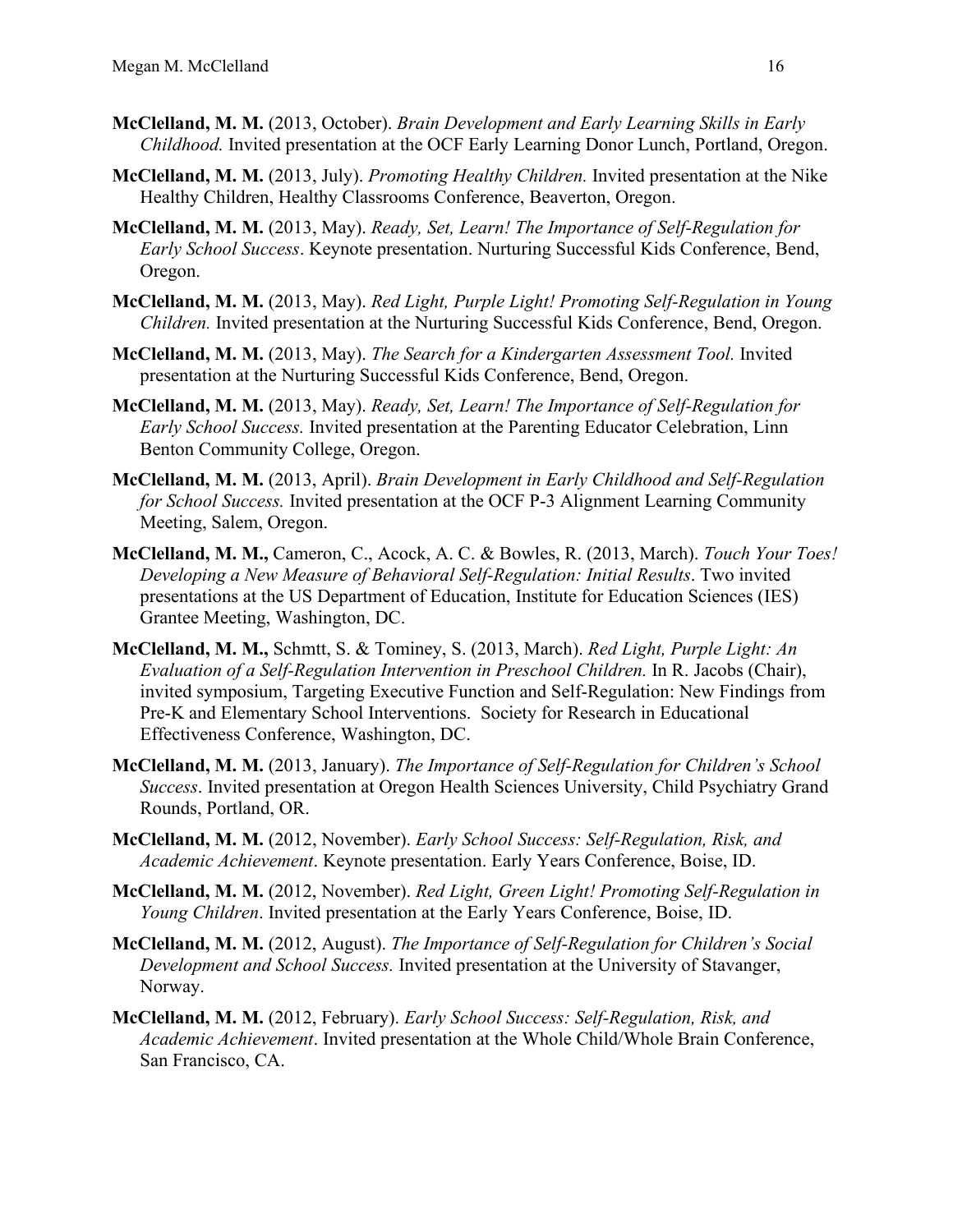- **McClelland, M. M.** (2012, January). *Measuring and Strengthening Self-Regulation: Views from Current Work*. Invited paper presented at the Measuring and Facilitating Self-Regulation in Young Children Mini-Conference. Vanderbilt University, Nashville, TN.
- **McClelland, M. M.** (2011, February). *Children's Early Self-Regulation: Predictor of Later Success.* In symposium, *Developing Self-Regulation as the Foundation for School Success.*  Invited paper presented at the National Association of School Psychologists Conference, San Francisco, CA.
- **McClelland, M. M.** (2010, July). *Children's early self-regulation: Predictor of later success.*  Invited paper presented at the Skill Formation in Childhood and Adolescence: Economic and Behavioral Perspectives Interdisciplinary Symposium, University of Freiburg, Germany.
- **McClelland, M. M.** (2010, June). *Preschool executive functions in the context of risk.* Invited paper presented at the National Institute of Child Health and Human Development (NICHD) workshop on Executive Function in Preschool Children: Current Knowledge and Research Opportunities. Washington, DC.
- **McClelland, M. M.**, & Ponitz. C. C. (2010, June). *Children's self-regulation and school readiness: How "Touching your Toes" predicts school success.* In S. Carlson (Chair), *Selfregulation and school success*. Invited paper presented at the annual Jean Piaget Society Meeting, St. Louis, MO.
- **McClelland, M. M.** (2009, November). *Externalizing behaviors and links to achievement problems: The role of self-regulation.* Invited paper presented at the Predoctoral Interdisciplinary Training Conference on Relations Between Externalizing Behaviors and Academic Underachievement. Florida State University, Tallahassee, FL.
- **RECENT PRESENTATIONS** (since 2005) *(authors in italics are current or former students)*
- Ahmadi, A., **McClelland, M. M.,** Chuang, S., Beh-Pajooh, A., (2021). *The Development and Evaluation of the Basic Math Curriculum Among Iranian Young Children at-Risk for Mathematic Difficulties*. Poster presented at the Society for Research in Child Development Conference, Minneapolis, MN.
- Carlson, S., Castelo, R., Meuwissen, A., Distefano, R., **McClelland, M. M.,** Galinsky, E., Zelazo, P. (2021). *A Closer Examination of Associations Between Autonomy-Supportive Parenting and Executive Function in Early Childhood.* Poster presented at the Society for Research in Child Development Conference, Minneapolis, MN.
- Caughy, M. O. & **McClelland, M. M.** (2021). *The Development of Self-Regulation Across Cultures and Context: Predictors and Sources of Influence*. Symposium presented at the Society for Research in Child Development Conference, Minneapolis, MN.
- Caughy, M. O., Brinkley, D., Rojas, R., Miao, A., Contreras, M., & **McClelland, M. M.** (2021). *Self-Regulation Development Among Young Spanish Dual Language Learners: A Four Site Study*. Paper presented at the Society for Research in Child Development Conference, Minneapolis, MN.
- Gonzales, C., Merculief, A., Ghetti, S., **McClelland, M. M.** (2021). *Longitudinal Relations Between Uncertainty Monitoring, Executive Functioning and Academic Achievement During the Transition to Kindergarten*. Poster presented at the Society for Research in Child Development Conference, Minneapolis, MN.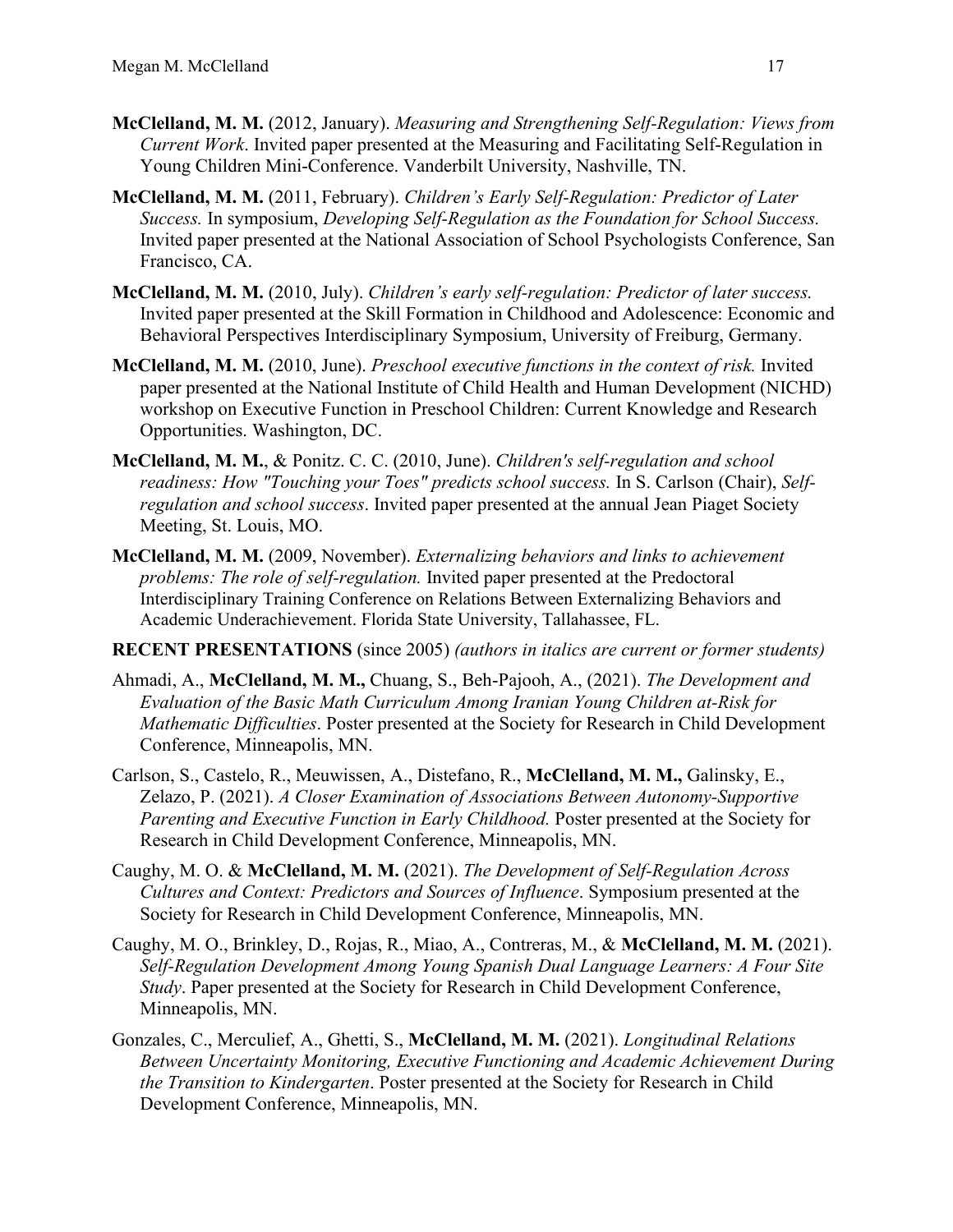- Lenes, R., **McClelland, M. M.,** Gonzales, C., & Størksen I. (2021). *Children`s Self-Regulation in Norway and the United States: The Role of Gender and Maternal Education*. Paper presented at the Society for Research in Child Development Conference, Minneapolis, MN.
- **McClelland, M. M.,** Shinderman, J., & Tominey, S. L. (2021). *Examining the Effectiveness of a Self-Regulation Intervention in Classroom and Home Settings.* Paper presented at the Society for Research in Child Development Conference, Minneapolis, MN.
- Li, T., **McClelland, M. M.,** Tominey, S. L. & Tracy, A. (2020). *Cost-effectiveness analyses on various models of early childhood self-regulation interventions.* Paper presented at the [Oregon Public Health Association Annual Conference.](https://www.oregonpublichealth.org/opha-conference)
- Gonzales, C., *Merculief, A., Sciuto, I., Tracy, A.,* Karing, J. & **McClelland, M.M.** (2019)*. Uncertainty monitoring predicts academic achievement at the transition to kindergarten.*  Cognitive Development Society Biennial Meeting. Louisville, KY
- *Becker, D., &* **McClelland, M. M.** (2019). *Cross Domain and Interactive Effects Among Visuomotor Skills, Executive Function and Math Between Preschool and Kindergarten*  Paper presented at the Society for Research in Child Development Conference, Baltimore, MD.
- Galinsky, E., Distefano, R., *Miao, A.,* **McClelland, M. M**., Zelazo, D. P., Carlson, S. M. (2019). *Mind in the Making, VROOM, and Circle-Time Games: Improving Executive Function, Parenting, and Classroom Quality*. Paper presented at the Society for Research in Child Development Conference, Baltimore, MD.
- Cameron, C. E., & **McClelland, M. M.** (2019). Beyond the Child: Measurement Approaches to School Readiness that are Relevant for Early Childhood Professionals. Symposium presented at the Society for Research in Child Development Conference, Baltimore, MD.
- Cameron, C. E., & **McClelland, M. M**., *Miao, A.,* Bowles, R., Ostrov, J., Geldhof, G. J., & Rates, C. (2019). *Taking School Readiness Assessment from Research to Practice: Preliminary Developmental Norms for the HTKS*. Paper presented at the Society for Research in Child Development Conference, Baltimore, MD.
- Diaz, G., & **McClelland, M. M**. (2019). *Experiences of Young Latino Children and their Families in School Settings*. Paper presented at the Society for Research in Child Development Conference, Baltimore, MD
- **McClelland, M. M.,** *Tominey, S. L., Schmitt, S. A.,* Hatfield, B., Purpura, D., & *Tracy, A.* (2019). *Effects of the Red Light, Purple Light self-regulation intervention for promoting school readiness.* Paper presented at the Society for Research in Child Development Conference, Baltimore, MD.
- **McClelland, M. M.,** Cameron, C., Kim, H., *Duncan, R., Becker, D.* (2019). *The role of executive function and motor skills in academic success among children in the U.S.* Paper presented at the Society for Research in Child Development Conference, Baltimore, MD.
- *Tominey, S. L.,* Hatfield, B., Tracy, A. Gonzalez, C. & **McClelland, M. M.** (2019). *Developing a preschool observational measure to assess group time intervention success***.** Paper presented at the Society for Research in Child Development Conference, Baltimore, MD.
- Zakszeski, B. N., Hojnoski, R. L., Dever, B. V., DuPaul, G. J., & **McClelland, M. M.** (2018, February). *Examining viable contextual targets for supporting students' self-regulation*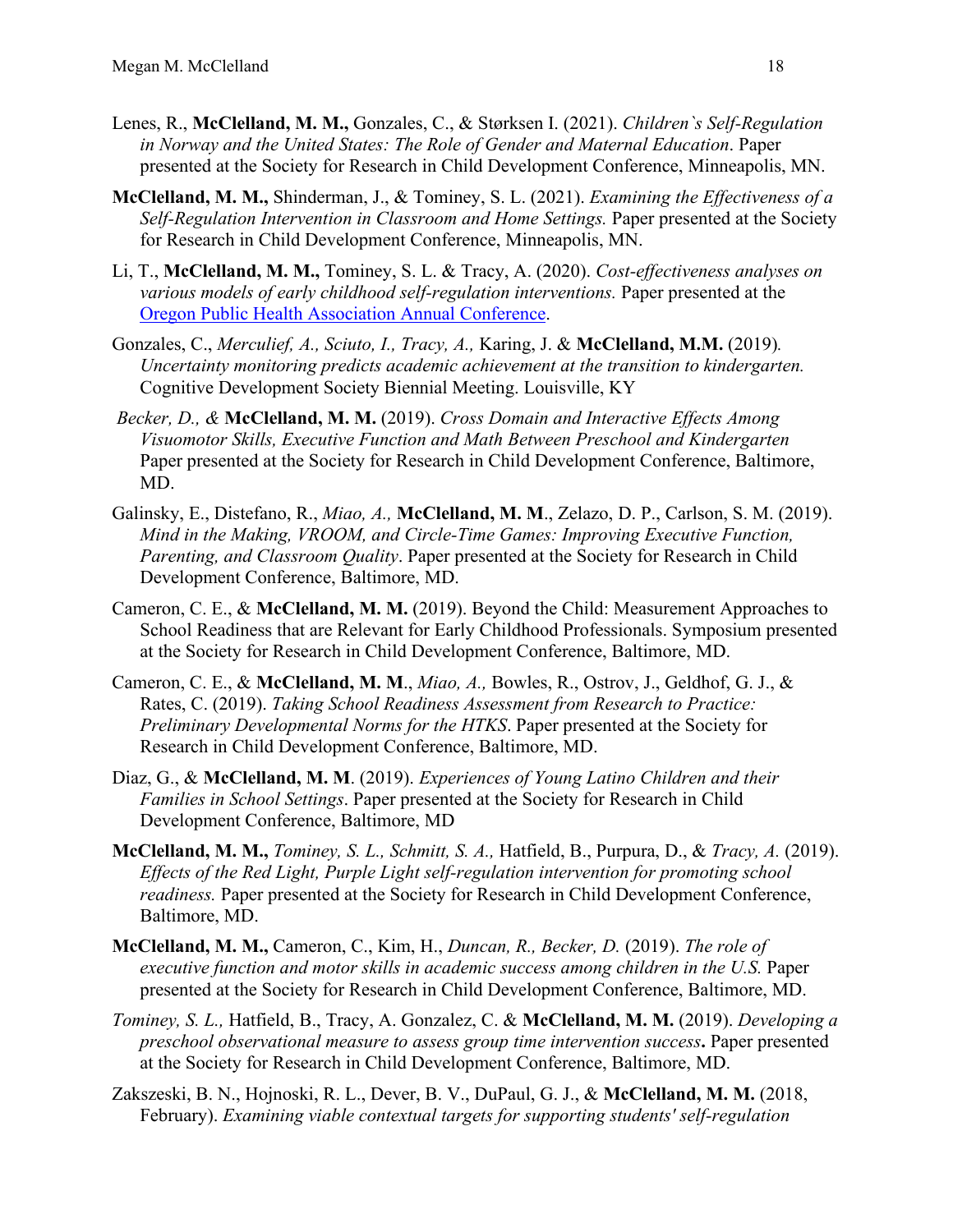*development.* Paper accepted for presentation at the National Association of School Psychologists annual convention, Chicago, IL.

- *Diaz, G.*, **McClelland, M. M.** (2017, April). *Family demographic factors and school readiness: Variation by Spanish-speaking ELLs.* In N. Palacios (Chair), The school readiness of Latino children: Importance of self-regulation for early achievement. Paper presented at the Society for Research in Child Development Biennial Conference, Austin, TX.
- *Finders, J.,* & **McClelland, M. M***.* (2017, April). How neighborhood factors and child executive function predict early academic outcomes for low-income children. Paper presented at the Society for Research in Child Development Biennial Conference, Austin, TX.
- **McClelland, M. M.** & *Wanless, S. B.* (2017, April). *Self-Regulation Across Different Cultural Contexts* Symposium presented at the Society for Research in Child Development Biennial Conference, Austin, TX.
- **McClelland, M. M.** (2017, April). Discussant in A. von Suchodoletz (Chair), *Direct and indirect effects of proximal contextual factors on the development of children's executive function and language skills*. Symposium presented at the Society for Research in Child Development Biennial Conference, Austin, TX.
- **McClelland, M. M.** (2017, April). Discussant in H. Konishi (Chair), *Self-regulation in early childhood and relations to emergent academic skills*. Symposium presented at the Society for Research in Child Development Biennial Conference, Austin, TX.
- **McClelland, M. M.,** *Schmitt, S.,* Geldhof, G. J., Purpura, D., & *Duncan, R..* (2017, April). Examining the relations between executive function, math, & literacy during the transition to kindergarten: A multimethod approach. Paper presented at the Society for Research in Child Development Biennial Conference, Austin, TX.
- Tominey, S. & **McClelland, M. M.** (2016, November). *Stop, Think, Act: Promoting Executive Function and Self-Regulation for School Success*, COSA Early Learning Conference, Portland, Oregon.
- Kile M.L., Lipscomb S., MacDonald M., **McClelland M.M.**, Scott R., O'Connell S.G., Anderson K. (2016, October) Assessing preschool children's exposure to flame retardants, using silicone wristbands, and links with teacher-rated social behaviors. International Society for Exposure Science, Ultrech, NL.
- *Finders, J.K., Diaz, G., Partipilo, C., Alonso, J.G.,* Wittenauer, A., & **McClelland, M.M.** (2016, October). *Examining the feasibility and fidelity of a mobile app intervention designed to support preschool children's self-regulation.* Poster presented at the Society for Research in Child Development special topics meeting on Technology and Media in Children's Development, Irvine, CA.
- *Miao, A. J., Finders, J.K.,* & **McClelland, M.M.** (2016, October). *Relating parent-rated effortful control to teacher-rated self-regulation in preschool.* Paper presented at the Occasional Temperament Conference, Seattle, WA.
- *Finders, J.K*., Geldhof, G.J., *Alonso, J.G.,* & **McClelland, M.M.** (2016, July). *Revisiting ageand schooling-related effects on self-regulation during the transition to kindergarten: A multilevel approach.* Poster presented at the National Research Conference on Early Childhood, Washington, D.C.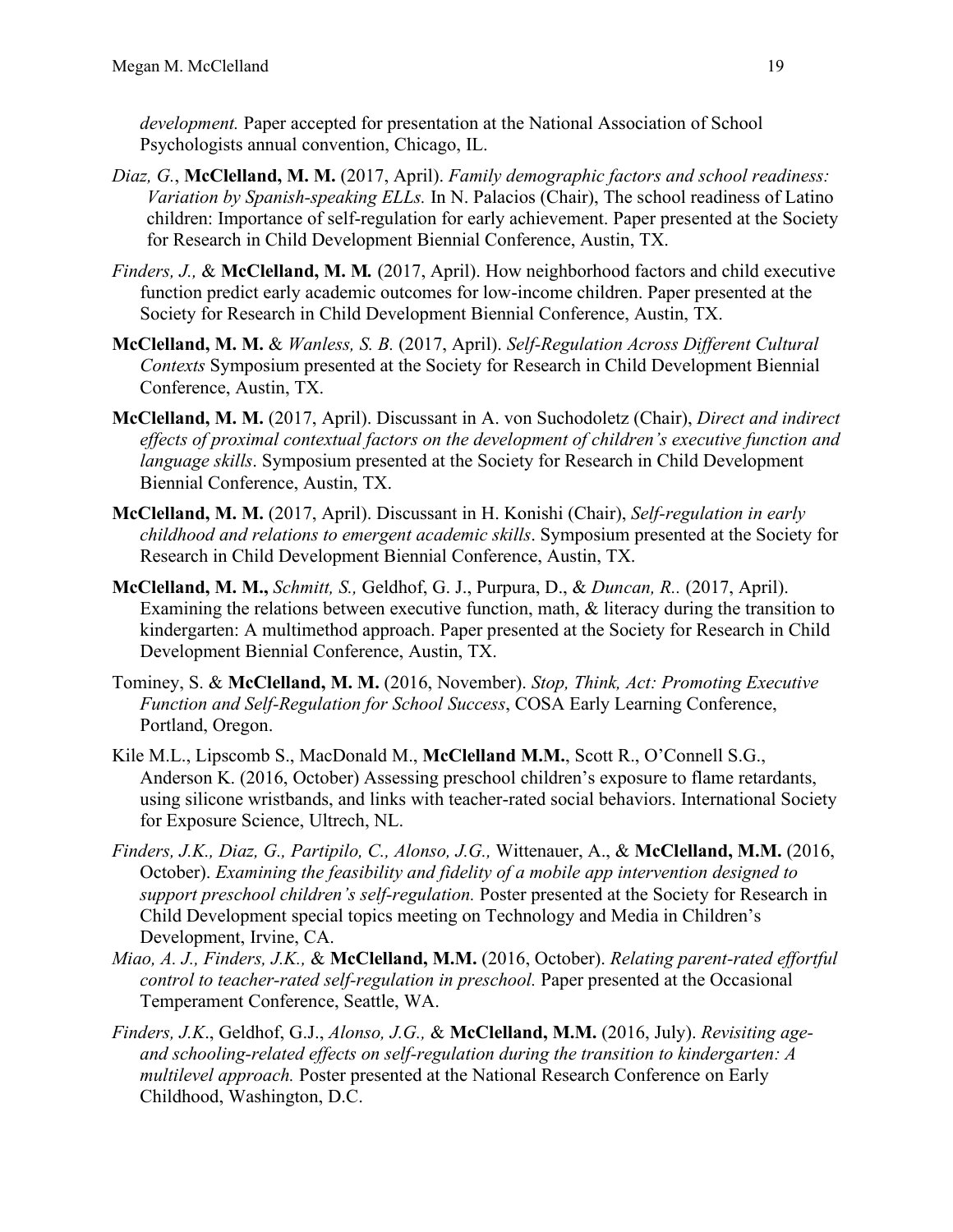- *Finders, J.K., Miao, A., Schmitt, S.A., Pratt, M.E.*, & **McClelland, M.M.** (2016, July)**.** *It's not just tying your shoes: What we can learn about children's self-regulation from teacher ratings at preschool.* Poster presented at the National Research Conference on Early Childhood, Washington, D.C.
- Alderman, S., & **McClelland, M. M.** (2015, December). *Making Connections: How Executive Function & Self-Regulation Form the Foundation for Lifelong Learning & Success*. Presentation at the Zero to Three National Training Institute, Seattle, WA.
- **McClelland, M. M**.; *Díaz, G*. Lewis, K., Cameron, C. E., Bowles, R. P. (2015, December). *The Head-Toes-Knees-Shoulders Task as a Measure of School Readiness*. Poster presented at US Department of Education, Institute for Education Sciences (IES) Grantee Meeting, Washington, DC.
- *Diaz, G.,* **McClelland, M. M.** (2015, March). The influence of demographic factors on lowincome Latino children's school success. In A. Roy (Chair), Family correlates of academic risk and achievement. Paper presented at the Society for Research in Child Development Biennial Conference, Philadelphia, PA.
- *Díaz, G.,* Lewis, K. W., *Miao, A.*, & **McClelland, M.M.** (2015, March). *Examining the relationship between executive function and academic achievement: A focus on low-income English Language Learners and their English speaking peers.* In J. Grammer, The development of executive function and academic skills in the context of poverty: New perspectives on an old question. Paper presented at the Society for Research in Child Development Biennial Conference, Philadelphia, PA.
- *Duncan, R.,* **McClelland, M. M.,** & Acock, A. C., (2015, March. The effects of early life factors on later achievement and socio-emotional outcomes: Using a complex interaction framework. Poster presented at the Society for Research in Child Development Biennial Conference, Philadelphia, PA.
- **McClelland, M. M.** (2015, March). In S. Gestsdottir (Moderator), In search of a consensus: Addressing key issues in the study of self-regulation in childhood and adolescence. Conversation Roundtable at the Society for Research in Child Development Biennial Conference, Philadelphia, PA.
- **McClelland, M. M.** (2015, March). *It takes a village: Short & long-term effects of interventions to promote school readiness in children at-risk for school failure.* Symposia presented at the Society for Research in Child Development Biennial Conference, Philadelphia, PA.
- *Pratt, M.,* **McClelland, M. M.** & Lipscomb, S. (2015, March). *Understanding the relation between multiple risks and early self-regulation.* In C. Valiente (Chair), Cumulative advantage and risk as predictors of school readiness and academic achievement. Paper presented at the Society for Research in Child Development Biennial Conference, Philadelphia, PA.
- **McClelland, M. M.,** *Diaz, G., & Pratt, M.* (2014, July). *The development of executive function for children growing up in the context of risk*. In I. Kovelman & F. Morrison (Chairs), Transition to literacy: Brain-behavior perspectives. Paper presented at the Society for the Scientific Study of Reading Conference, Santa Fe, NM.
- **McClelland, M. M.,** *Schmitt, S. A.,* & *Tominey, S*. (2014, May). *Improving self-regulation in young children through circle time games.* In J. Rusby (Chair), Promoting Healthy Social-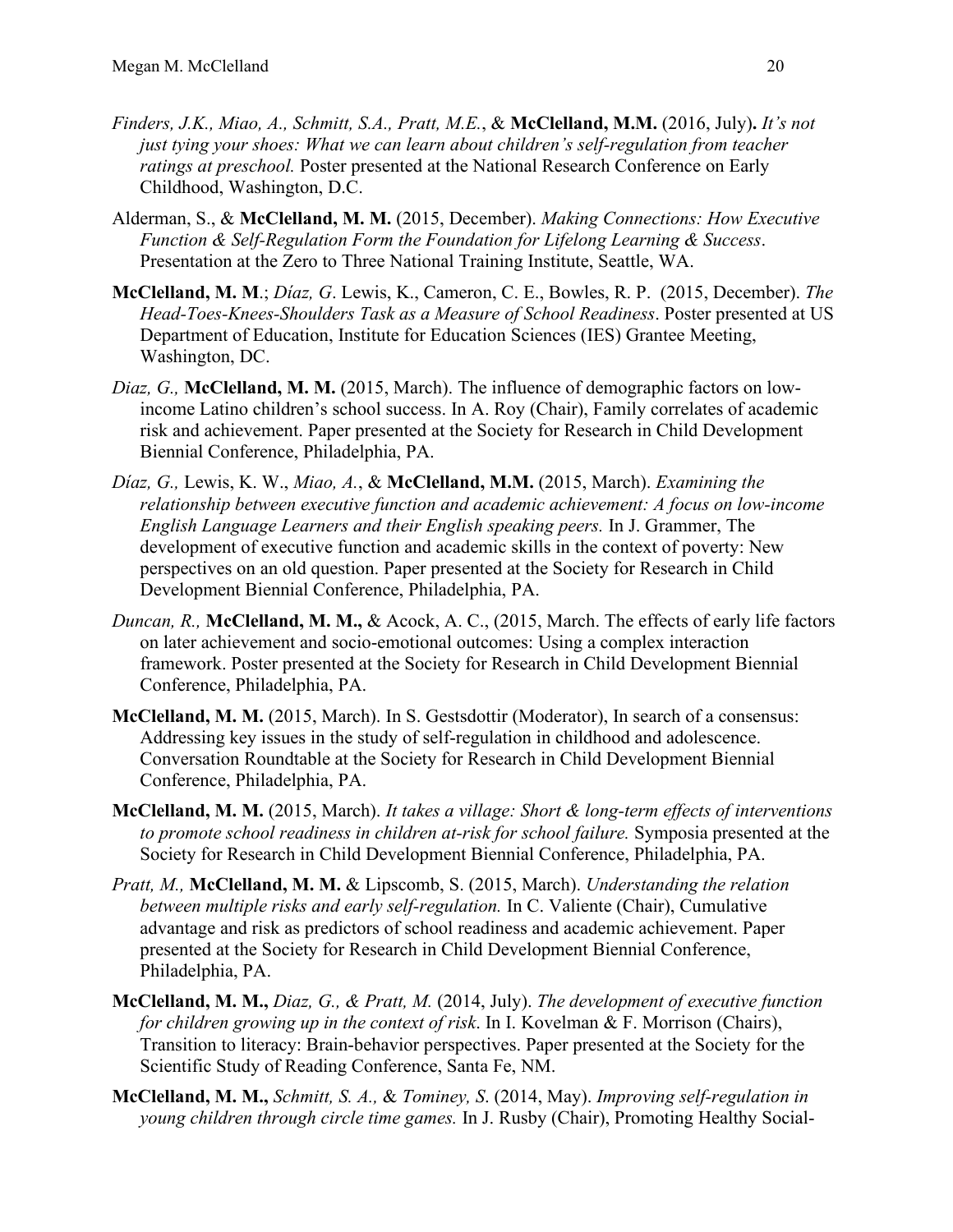Emotional Development for at-Risk Children in Different Community Settings. Paper presented at the Society for Prevention Research Conference, Washington, DC.

- *Duncan, R. J.*, **McClelland, M. M.,** & Slater, S. (2014, April). *School Readiness as State Policy: The Oregon Kindergarten Assessment*. Poster presented at the Society for Research in Child Development Policy Conference, Alexandria, VA.
- *Pratt, M.,* Lipscomb, S., **McClelland, M. M.** (2014, April). *How children's characteristics moderate effects of early care and education: An illustration with self-regulation developmen*t. Poster presented at the Society for Research in Child Development Policy Conference, Alexandria, VA.
- **McClelland, M. M.,** Cameron, C. E., Duncan, R., Pratt, M., Bowles, R. P., Acock, A. C. (2014, February). *Predictors of Early Academic Achievement: The Head-Toes-Knees-Shoulders Task*. In C. Lonigan (Chair), Developmental correlates of children's self-regulation during the transition to school. Paper presented at the Pacific Coast Research Conference meeting, San Diego, CA.
- Gunzenhauser, C., Suchodoletz, A.v., & **McClelland, M. M.** (2013). *Emotion regulation strategies in kindergarteners: A comparison between Germany and the U.S.* Poster accepted to the Biennial Conference of the Developmental Psychology Section of the German Psychological Society, Saarbruecken, Germany.
- **McClelland, M. M.,** *Schmitt, S. A.,* & *Tominey, S*. (2013, April). *Strengthening at-risk children's school readiness: An evaluation of a self-regulation intervention*. In S. Jones (Chair) Targeting executive function and self-regulation: New findings from pre-K and elementary school interventions. Paper presented at the biennial meeting of the Society for Research in Child Development, Seattle, WA.
- **McClelland, M. M.,** *Schmitt, S. A., & Pratt, M. E.* (2013, April). *Comparing teacher and observer ratings of self-regulation for predicting achievement.* Paper presented at the biennial meeting of the Society for Research in Child Development, Seattle, WA.
- *Schmitt, S. S., Finders, J.,* **McClelland, M. M.** (2013, April). *Exploring potential mechanisms between residential mobility and academic achievement gaps*. Paper presented at the biennial meeting of the Society for Research in Child Development, Seattle, WA.
- *Becker, D. R., Miao. A., Duncan, R.,* **McClelland, M., M**. (2013, April). *Longitudinal relations between fine motor skills, executive functions, and early academic achievement*. Paper presented at the biennial meeting of the Society for Research in Child Development, Seattle, WA.
- *Becker, D. R.,* & **McClelland, M., M**. (2013, April). *Fifth grade executive function mediating relations between third grade sports participation and fifth grade academic achievement.* Poster presented at the biennial meeting of the Society for Research in Child Development, Seattle, WA.
- *Diaz, G.,* **McClelland, M. M**. (2013, April). *Links between parenting dimensions, selfregulation, and academic achievement in Latino and Caucasian children*. Paper presented at the biennial meeting of the Society for Research in Child Development, Seattle, WA.
- *Duncan, R. J., Miao, A.,* **McClelland, M. M.,** Branscum, A., Acock, A. C. (2013, April). *Executive function and academic achievement in preschool: Fixed effects and random effects*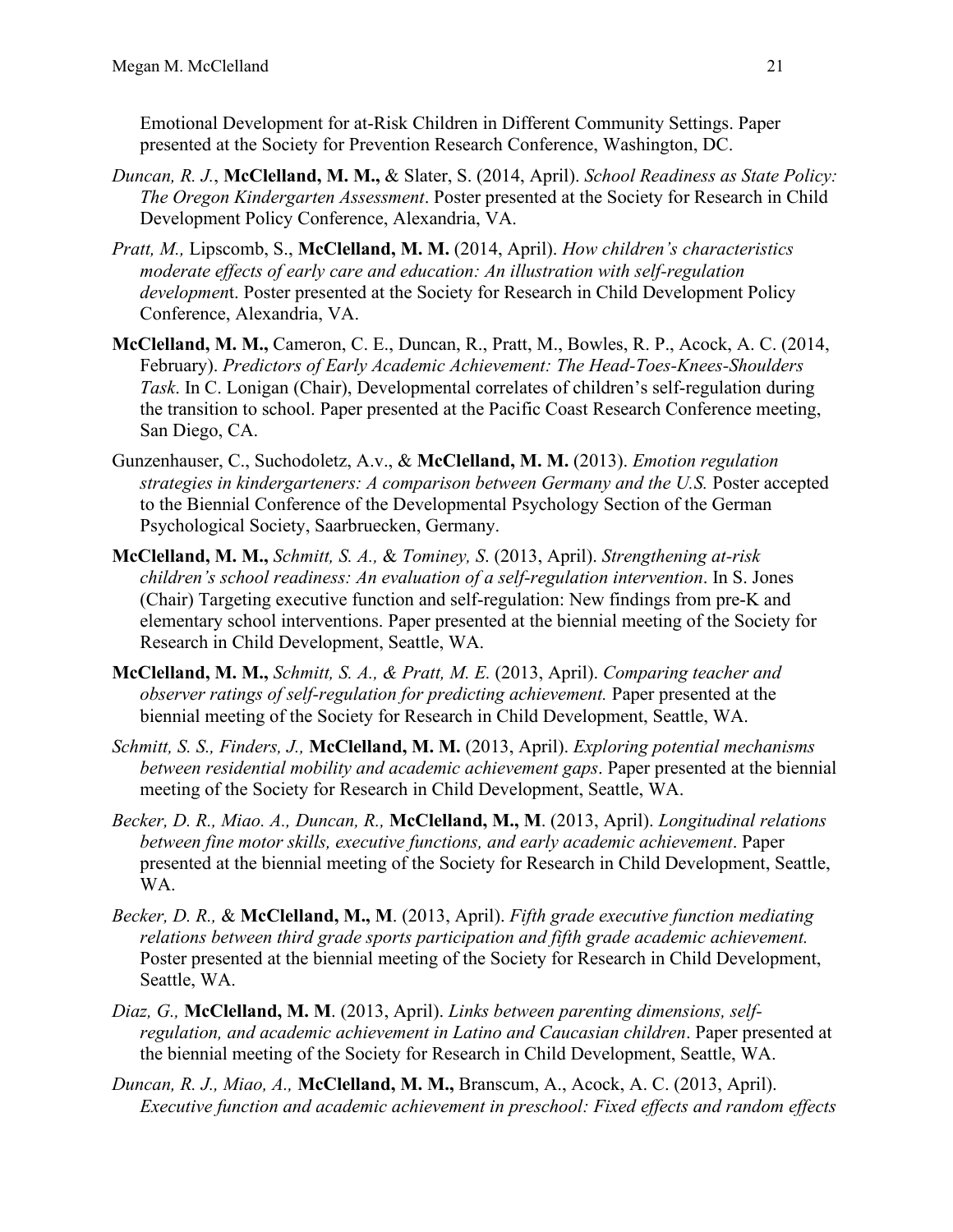*models.* Poster presented at the biennial meeting of the Society for Research in Child Development, Seattle, WA.

- *Duncan, R. J., Miao, A.,* **McClelland, M. M.**, Acock, A. C. (2013, April). *Executive function tasks as diagnostic tools for school readiness*. Poster presented at the biennial meeting of the Society for Research in Child Development, Seattle, WA.
- *Miao, A., Diaz, G.,* & **McClelland, M. M**. (2013, April). *Concurrent and longitudinal associations between aspects of self-regulation and preschool counting and calculation math abilities*. Poster presented at the biennial meeting of the Society for Research in Child Development, Seattle, WA.
- *Miao, A., Diaz, G.*, Lewis, K. W., & **McClelland, M. M**. (2013, April). *Assessing selfregulation: examining differences across measures by ELL status in a low-income sample*. Poster presented at the biennial meeting of the Society for Research in Child Development , Seattle, WA.
- *Pritchard-Pratt, M. E., Diaz, G., Becker, D. R.,* Lewis, K.W., *Duncan, R*., & **McClelland, M. M.** (2013, April). *The influence of demographic factors on self-regulation gains for preschoolers with low self-regulation*. Paper presented at the biennial meeting of the Society for Research in Child Development, Seattle, WA.
- *Becker, D., Miao, A., Duncan, R*., & **McClelland, M.** (2012, July). *Self-regulation predicts both fine motor skills and early academic achievement*. Paper presented at the biennial meeting of the International Society for the Study of Behavioural Development, Edmonton, Canada.
- *Duncan, R*. & **McClelland, M**. (2012, July). *Convergent validity of executive function tasks during the transition to school and links to academic achievement*. Poster presented at the biennial meeting of the International Society for the Study of Behavioural Development, Edmonton, Canada.
- Haenel, M., & **McClelland, M. M.** (2012, July). *Relations between behavioral self-regulation, cognitive abilities, and academic achievement in children from Germany and the U.S*.. Symposium presented at the biennial meeting of the International Society for the Study of Behavioural Development, Edmonton, Canada.
- **McClelland, M**. & *Wanless, S. B.* (2012, July). *Children growing up in the context of risk: The effects of self-regulation on academic achievement.* Paper presented at the biennial meeting of the International Society for the Study of Behavioural Development, Edmonton, Canada.
- *Miao, A.,* Lewis, K. W., **& McClelland, M**. (2012, July). *Perspectives of self-regulation: Examining the differences among parents, teachers, assessors and direct assessments*. Paper presented at the biennial meeting of the International Society for the Study of Behavioural Development, Edmonton, Canada.
- *Wanless, S.B.,* **McClelland, M.M**. (2012, June). *The influences of being from a low-income family, being an ELL, and self-regulation on academic skills during the transition to formal school.* Poster presented at the Head Start's 11<sup>th</sup> National Research Conference, Washington, D.C.
- *Schmitt, S., Wanless, S.B., Moss, J., Pratt, M.,* **McClelland, M.M.** (2012, June). *Relations between teacher-rated, directly-assessed, and observed self-regulation, and academic achievement.* Poster presented at the Head Start's 11<sup>th</sup> National Research Conference, Washington, D.C.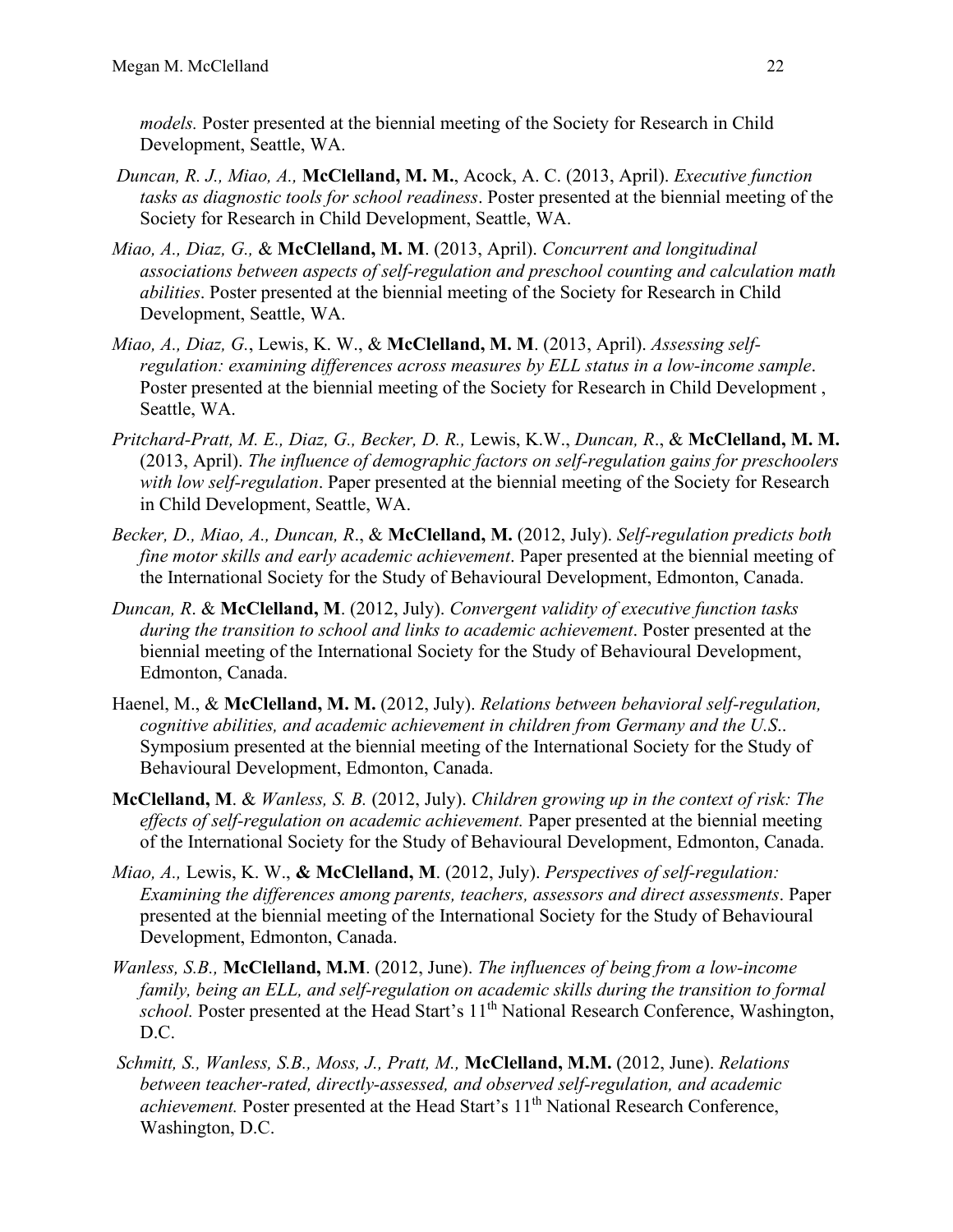- *Wanless, S. B.,* **McClelland, M. M,** Chen, F-M., & Chen, J-L. (2011, August). *Early behavioral regulation predicts math and vocabulary over one year later.* In P. Guimard (Chair), Relations Between Behavioral Self-Regulation and Academic Achievement in Europe and Asia. Paper presented at the biennial meeting of the 15th European Conference on Developmental Psychology, Bergen, Norway.
- **McClelland, M. M.** (2011, March). *Relations between emotional and behavioral self-regulation and academic achievement in Europe and Asia*. Paper symposium presented at the biennial meeting of the Society for Research in Child Development, Montreal, Canada.
- **McClelland, M. M.,** *Wanless, S. B., & Setknan, M.* (2011, March). *Demographic risk and children's self-regulation in early childhood.* In S. Worzalla (Chair), Exploring Home and School Variables That Shape Self-Regulation Development in Early Childhood. Paper presented at the biennial meeting of the Society for Research in Child Development, Montreal, Canada.
- *Pritchard-Pratt, M. E.,* & **McClelland, M. M.** (2011, March). *Parenting style and practice: Predictors of self-regulation in preschool.* In S. Worzalla (Chair), Exploring Home and School Variables that Shape Self-Regulation Development in Early Childhood. Paper presented at the biennial meeting of the Society for Research in Child Development, Montreal, Canada.
- *Tominey, S. L.* & **McClelland, M. M. (**2011, March) *Quantitative and qualitative findings from a randomized trial using games to improve preschoolers' behavioral self-regulation.* In K. C. Pears (Chair), Improving School Readiness in At-Risk Populations: Intervening to Enhance Self-Regulation and Early Literacy. Paper presented at the biennial meeting of the Society for Research in Child Development, Montreal, Canada.
- *Wanless, S. B.,* **McClelland, M. M,** Chen, F-M., Chen, J-L. (2011, March). *Making sense of multiple sources of measurement of self-regulation in Taiwanese prekindergarteners.* In M. M. McClelland (Chair), Relations Between Emotional and Behavioral Self-Regulation and Academic Achievement in Europe and Asia. Paper presented at the biennial meeting of the Society for Research in Child Development, Montreal, Canada.
- *Duncan, R.* & **McClelland, M. M.** (2011, March). *Measures of executive function and selfregulation: Relations of tasks and links to academic achievement in preschool.* Poster presented at the biennial meeting of the Society for Research in Child Development, Montreal, Canada.
- *Wanless, S. B*., **McClelland, M. M.,** *Tominey, S.L.,* & Acock, A.C. (2010, July). *Examining differences in the development of behavioral regulation based on family income and primary language.* Poster presented at Head Start's 10<sup>th</sup> National Research Conference, Washington, DC.
- **McClelland, M. M.** (2010, April). *Preschool attention and later achievement outcomes*. In D. C. Farran (Chair), Attention and Self-Regulation in Young Children: Long Term Predictions of Cognitive and Scholastic Outcomes. Paper presented at the biennial Conference on Human Development, New York, NY.
- **McClelland, M. M.** (2009, April). *How touching your head and toes is related to temperament and school success in preschool and kindergarten.* In C. Valiente (Chair), The Role of Temperament in Children's School Success. Paper presented at the biennial meeting of the Society for Research in Child Development, Denver, CO.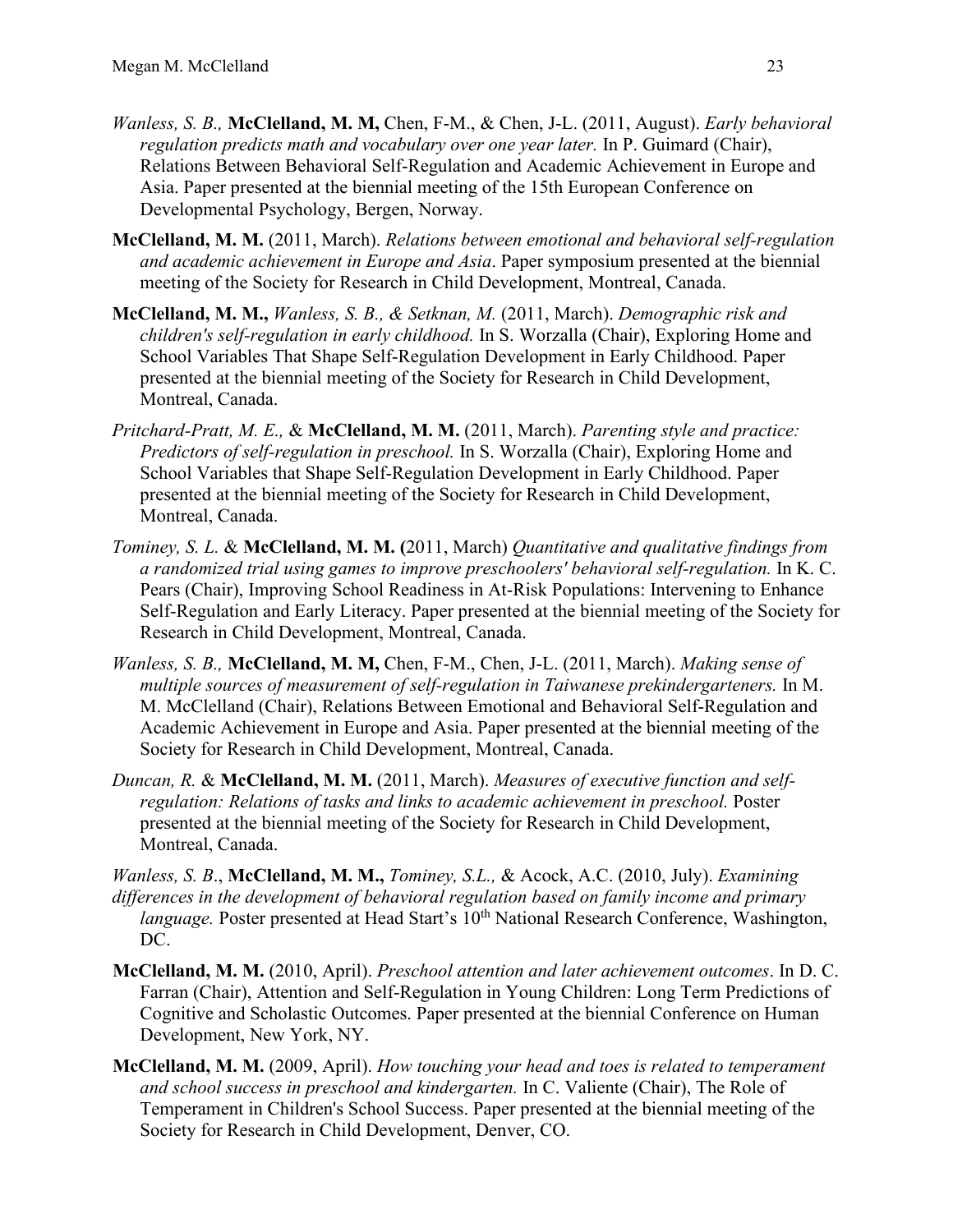- **McClelland, M. M.,** *Sektnan, M.,* Acock, A. C., & Morrison, F. J. (2009, April). *Children's early family risk and behavioral regulation: Complex pathways to achievement in first grade.* In C. Li-Grining (Chair), Does Children's Self-Regulation Matter? The Roles of Children's Attention, Behavioral, and Emotion Regulation in Academic Skills. Paper presented at the biennial meeting of the Society for Research in Child Development, Denver, CO.
- *Tominey, S*., & **McClelland, M. M.** (2009, April). *Red light, purple light: Initial findings from an intervention to improve self-regulation over the pre-kindergarten year.* In B. Wilson (Chair), Self-Regulation in At-Risk Preschool Children: Resiliency and Vulnerability. Paper presented at the biennial meeting of the Society for Research in Child Development, Denver, CO.
- *Tominey, S*., **McClelland, M. M.**, Ponitz, C. C., & Morrison, F. J. (2009, April). *Early selfregulation in Head Start and Non-Head Start children: How "touching your toes" predicts school success.* In K. Pears (Chair), Sitting Still and Learning to Read: Inhibitory Control and School Readiness in At-Risk Populations. Paper presented at the biennial meeting of the Society for Research in Child Development, Denver, CO.
- *Wanless, S. B.*, & **McClelland, M. M.** (2009, April). *Children's self-regulation and links to early achievement in the U.S. and Taiwan.* In A. von Suchodoletz & A. Vazsonyi (Co-Chairs), Developmental Precursors of School Success in American, Chinese, and German Children and Adolescents. Paper presented at the biennial meeting of the Society for Research in Child Development, Denver, CO.
- *Tominey, S*., *Wanless, S. B.,* & **McClelland, M. M.** (2009, March). *From Head to Toes: Preliminary findings from a pilot self-regulation intervention over the pre-kindergarten year.* Paper presented at the Society for Research in Educational Effectiveness Annual Conference, Washington, DC.
- **McClelland, M. M.,** & *Wanless, S. B.* (2008, July). *Touching your toes in four cultures: Developing a new measure of behavioral regulation for young children.* Symposium presented at the biennial meeting of the International Society for the Study of Behavioural Development, Wurzburg, Germany.
- Huntsinger, C. S., & **McClelland, M. M.** (2008, July) *Parents' achievement-related beliefs, goals, and practices and implications for children's outcomes in the PRC, Hong Kong, Taiwan, and the U.S.* Symposium presented at the biennial meeting of the International Society for the Study of Behavioural Development, Wurzburg, Germany.
- Ponitz, C. C., & **McClelland, M. M.** (2008, July). *Touch your toes! Establishing validity, reliability, and relations with early school success in a new measure of behavioral regulation in the U.S.* In M. McClelland & *S. B. Wanless* (Co-Chairs), Touching your toes in four cultures: Developing a new measure of behavioral regulation for young children. Paper presented at the biennial meeting of the International Society for the Study of Behavioural Development, Wurzburg, Germany.
- *Wanless, S. B.,* **& McClelland, M. M.** (2008, July). *The reliability and validity of a measure of parenting beliefs in Taiwan.* In C. S. Huntsinger & M. McClelland (Co-chairs), Parents' achievement-related beliefs, goals, and practices and implications for children's outcomes in the PRC, Hong Kong, Taiwan, and the U.S.. Paper presented at the biennial meeting of the International Society for the Study of Behavioural Development, Wurzburg, Germany.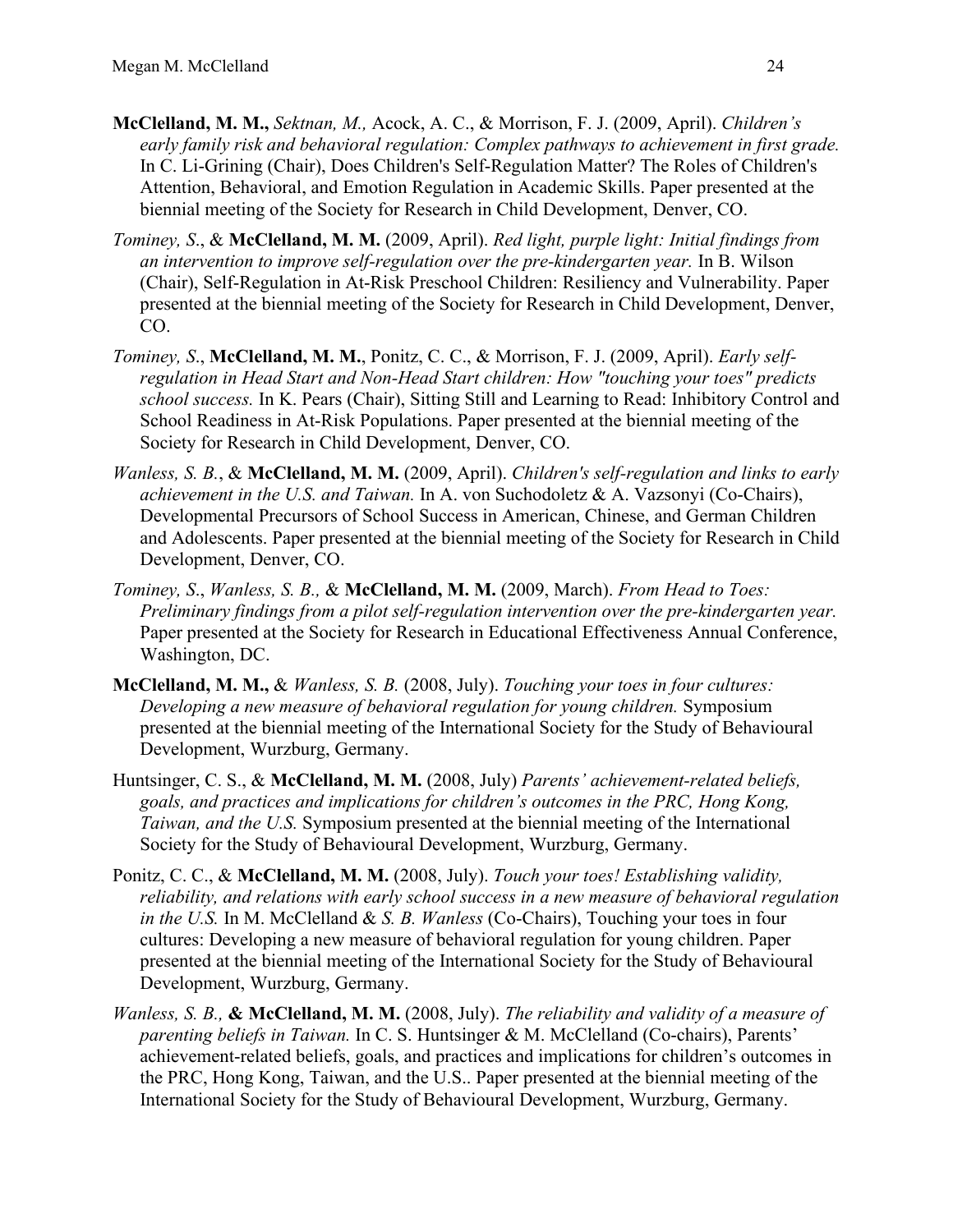- **McClelland, M. M.** & Ponitz, C. C. (May, 2008). *Children's self-regulation and school readiness: How "touching your toes" predicts school success.* In K. Pears (Chair), Can You Sit Still and Raise Your Hand?: Self-Regulation as a Focus for School Readiness Interventions. Paper presented at the annual Prevention Research Conference, San Francisco, CA.
- **McClelland, M. M.,** & *Wanless, S. B.* (2008, April). *Predictors of behavioral regulation in four cultures.* Symposium presented at the biennial Conference on Human Development, Indianapolis, IN.
- **McClelland, M. M.** (2008, April). *Predictors of Children's Behavioral Regulation in the U.S.* In M. McClelland & *S. B. Wanless* (Co-Chairs), Predictors of behavioral regulation in four cultures. Paper presented at the biennial Conference on Human Development, Indianapolis, IN.
- *Sektnan, M., Tominey, S.,* & **McClelland, M. M.** (2008, April). *Improving academic outcomes for children of mothers with chronic depression: The role of behavioral regulation.* Poster presented at the biennial Conference on Human Development, Indianapolis, IN.
- *Tominey, S.,* & **McClelland, M. M.** (2008, April). *"And when they woke up, they were monkeys!" Using classroom games to promote preschooler's self-regulation and school readiness.* Poster presented at the biennial Conference on Human Development, Indianapolis, IN.
- **McClelland, M. M.,** & Jewkes, A. M. (2007, April). *Contextual and cultural influences on children's behavioral self-regulation.* Symposium presented at the biennial meeting of the Society for Research in Child Development, Boston, MA.
- **McClelland, M. M**., & Jewkes, A. M. (2007, April). *Children's behavioral self-regulation and growth in early achievement.* In M. McClelland & A. Jewkes (Co-Chairs), Contextual and Cultural Influences on Children's Behavioral Self-Regulation. Paper presented at the biennial meeting of the Society for Research in Child Development, Boston, MA.
- **McClelland, M. M.** (2007, April). *Children's behavioral self-regulation: Links to school readiness and achievement.* In C. Cameron (Chair), Child, Classroom, and Cultural Influences on Early Learning and Behavioral Self-Regulation. Paper presented at the Annual Meeting of the American Educational Research Association, Chicago, IL.
- Morrison. F. J., Cameron, C. E., **McClelland, M. M.,** & Matthews, J. S. (2007, April). *Selfregulation and academic achievement in the transition to school.* In M. A. Bell & S. D. Calkins (Co-Chairs), Cognition-Emotion Integration in Early Development. Paper presented at the biennial meeting of the Society for Research in Child Development, Boston, MA.
- *Wanless, S. B., Sektnan, M*., & **McClelland, M. M.** (2007, April). *Growth in behavioral selfregulation during the transition to kindergarten for English and Spanish-speaking children*. Poster presented at the biennial meeting of the Society for Research in Child Development, Boston, MA.
- Cameron, C. E., **McClelland, M. M.,** & Connor, C. M. (2006, July). *The Head-to-Toes Task: Using a behavioral measure of self-regulation to predict emergent literacy, language, and math skills.* Paper presented at the Society for the Scientific Reading Annual Meeting, Vancouver, Canada.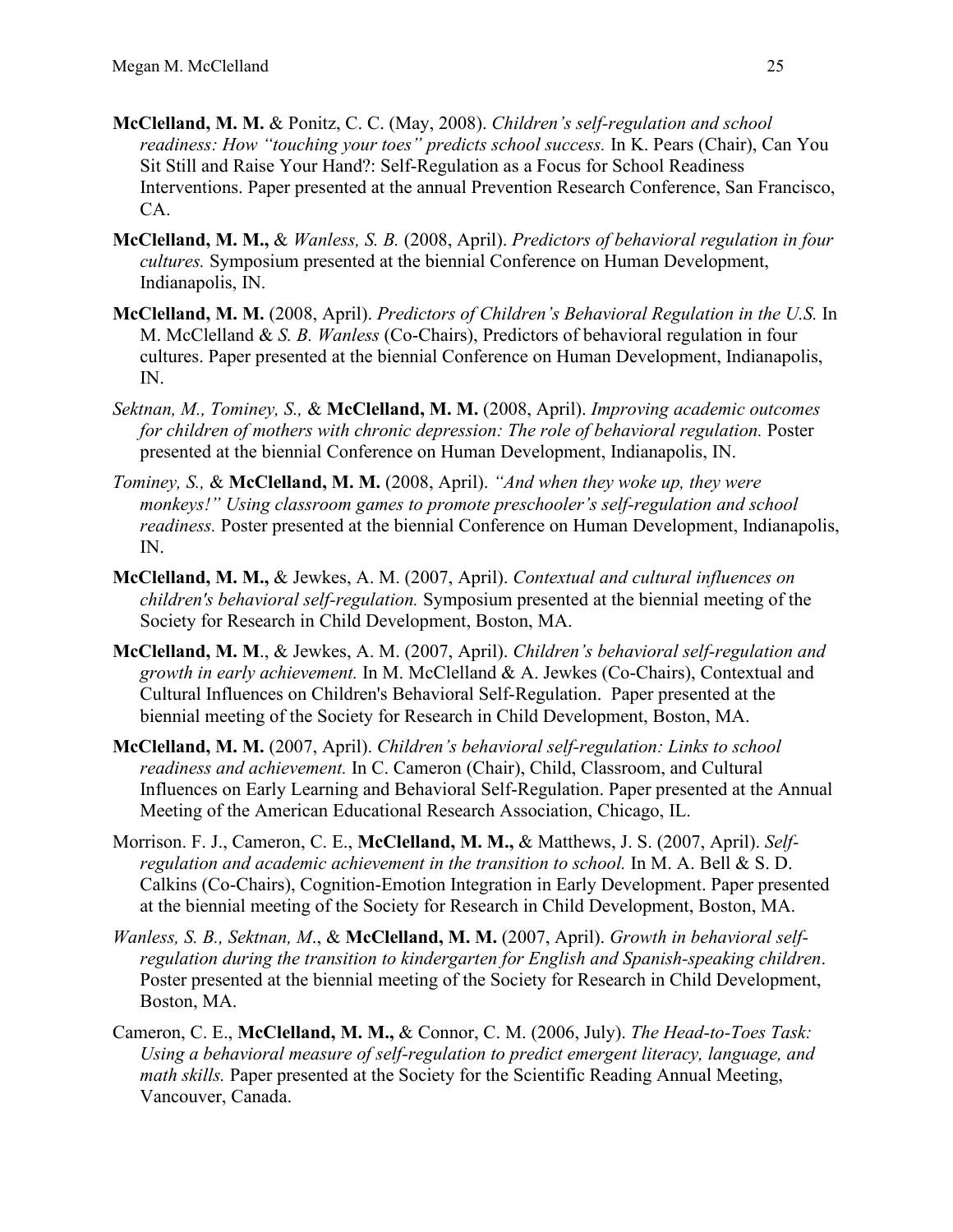- **McClelland, M. M.**, & *Wanless, S. B*. (2006, July). *Child and parenting influences on early reading and mathematics skills.* In C. Huntsinger (Convener), Parental Contributions to Young Children's Language, Reading, and Mathematics Development. Paper presented at the 19th biennial meeting of the International Society for the Study of Behavioural Development, Melbourne, Australia.
- *Wanless, S. B., Sektnan, M*., & **McClelland, M. M.** (2006, July). *The influences of teacher control and warmth on children's early vocabulary and math skills*. Poster presented at the 19th biennial meeting of the International Society for the Study of Behavioural Development, Melbourne, Australia.
- Cameron, C. E., **McClelland, M. M.,** & Connor, C. M. (2006, April). *Touch your toes! A*  longitudinal study of a behavioral measure of self-regulation across two sites. Poster presented at the biennial Conference on Human Development, Louisville, KY.
- **McClelland, M. M**. (2006, April). *Links between children's learning-related skills and early literacy, vocabulary, and math skills in preschool*. In C. Cameron (Chair), Schooling, Self-Regulation, & Early Academic Achievement. Symposium presented at the biennial Conference on Human Development, Louisville, KY.
- *Murray, A., Sektnan, M.,* & **McClelland, M. M.** (2006, April). *Relations between effortful control and social-emotional competencies across multiple measures.* Poster presented at the biennial Conference on Human Development, Louisville, KY.
- *Wanless, S. B.,* & **McClelland, M. M.** (2006, April). *The influence of teacher control on children's early vocabulary, reading, and self-regulation skills.* Paper presented at the biennial Conference on Human Development, Louisville, KY.
- **McClelland, M. M.** (2005, April). *Parenting and child temperament: Dynamic pathways to early learning-related social skills.* Poster presented at the biennial meeting of the Society for Research in Child Development, Atlanta, GA.
- *Farris, C.,* & **McClelland, M. M.** (2005, April). *The influence of the family learning environment on children's early literacy.* Poster presented at the biennial meeting of the Society for Research in Child Development, Atlanta, GA.
- *Tsai, H. L.*, **McClelland, M. M**. & Pratt, C. (2005, January). *Adaptation of the Ages and Stages Questionnaire: A parent completed developmental screening instrument in Taiwan.* Paper presented at the annual Hawaii International Conference on Education, Waikiki, HI.

# **STUDENT MENTORING AND HONORS**

#### **MENTORING OF GRADUATE STUDENTS Ph.D. Dissertations**

- Merculief, A. (in preparation). Chair.
- Sciuto, I. (in preparation). Chair.
- Ahmady, A. (in preparation). Chair.
- Dahlgren, J. (2020). Chair*. Maternal Primary Caregiver Criminal Justice Involvement: The Importance of Understanding Child Outcomes.*
- Finders, J. (2018). Chair. *Examining the Contribution of Self-Regulation and Executive Function Skills to School Readiness and Longer-Term Achievement Gaps: A Replication and Extension in Statewide and National Datasets.*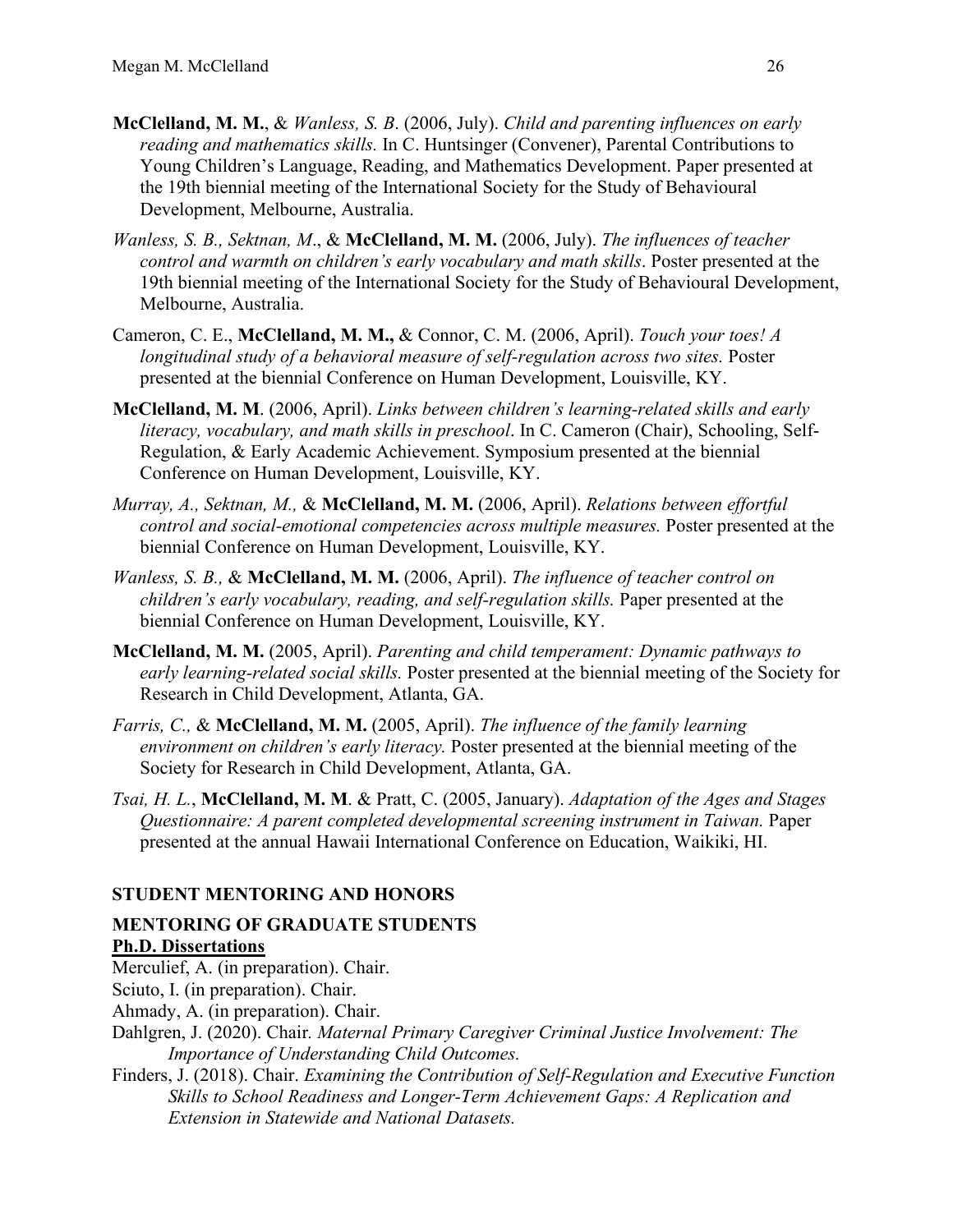- Miao, A. (2017). Chair. *Profiles of Children's Cognitive Self-Regulation Around the Transition to School.*
- Zakszeski, B. (2017). Committee Member, Lehigh University. *Early Elementary Trajectories of Classroom Behavior Self-Regulation: Prediction by Student Characteristics and Malleable Contextual Factors.*
- Becker, D. (2016). Chair. *Moving Towards Academic Success and Life Long Learning*
- Diaz, G. (2016). Chair. *The Influence of Family Demographics and Individual Factors on School Readiness: A Focus on Low-Income Spanish-speaking English Language Learners*
- Clark, A. (2015). *Committee Member. Family Communication Patterns and Adolescent Emotional Well-being: Cross Classification of Mother-child and Father-child Interactions*
- Duncan, R. (2015). Chair*. Early predictors of academic achievement and externalizing problems for children in low-income families.*
- Tepfer, A. (2015). Committee Member. *Predicting school readiness using motor skill proficiency of at-risk preschoolers*
- Jackson, A. (2015). Committee Member, University of Delaware. *The role of executive function in writing achievement in first grade*
- Pratt, M. (2014). Co-Chair. *Supporting children who struggle with self-regulation: The role of early family risk and child care quality.*
- Schmitt, S. (2013). Chair. *Strengthening school readiness for children at-risk: Evaluating selfregulation measures and an intervention using classroom games.*
- Tominey, S. (2010). Chair. *The school readiness intervention project.*
- Wanless, S. B. (2008). Co-Chair. *The development of learning-related skills in Taiwanese children.*
- Tsai, H. L. A. (2005). Co-Chair. *Early identification of preschool children with developmental delays in Taiwan.*

#### **Master Theses**

Sciuto, I. (2020). Chair

- Merculief, A. (2019). Chair
- Alonso, J. (2017). Chair. *The Relationship of Full Day Kindergarten, Children's Self-Regulation, and Early Academic Achievement.*
- Partipilo, C. (2017). Chair. *Cultural Post-Adoption Services and Cigarette Smoking for Korean-American Transracial Adoptees.*
- Cerino, E. (2016). Committee Member. *Adapting the Head-Toes-Knees-Shoulders Task to Older Adults: The Psychometric Evaluation and Theoretical Exploration of a Measure of Executive Function.*
- Flesch, J. (2015). Committee Member. *School Bullying Intervention Programs and the Eight PYD Indicators of High-Quality Youth Programs: A Systematic Review and Analysis*
- Finders, J. (2015). Chair. *Profiles of Community Resources and their Influence on Self-Regulation at Preschool: A Focus on Children from Low-Income Families*
- Tracy, A. (2014). Co-Chair. *The effect of Head Start on teacher-child relationships: Mechanisms and moderation by children's problem behavior*
- Diaz, G. (2013). Chair. *Parental beliefs and practices: Influences of parenting in Latino/a and Caucasian children's behavioral regulation*
- Nolen-Morse, J. (2013). Chair. *Temperamental reactivity and children's social competence*
- Duncan, R. (2012). Chair. *Measures of executive function: Convergent validity and links to academic achievement in preschool*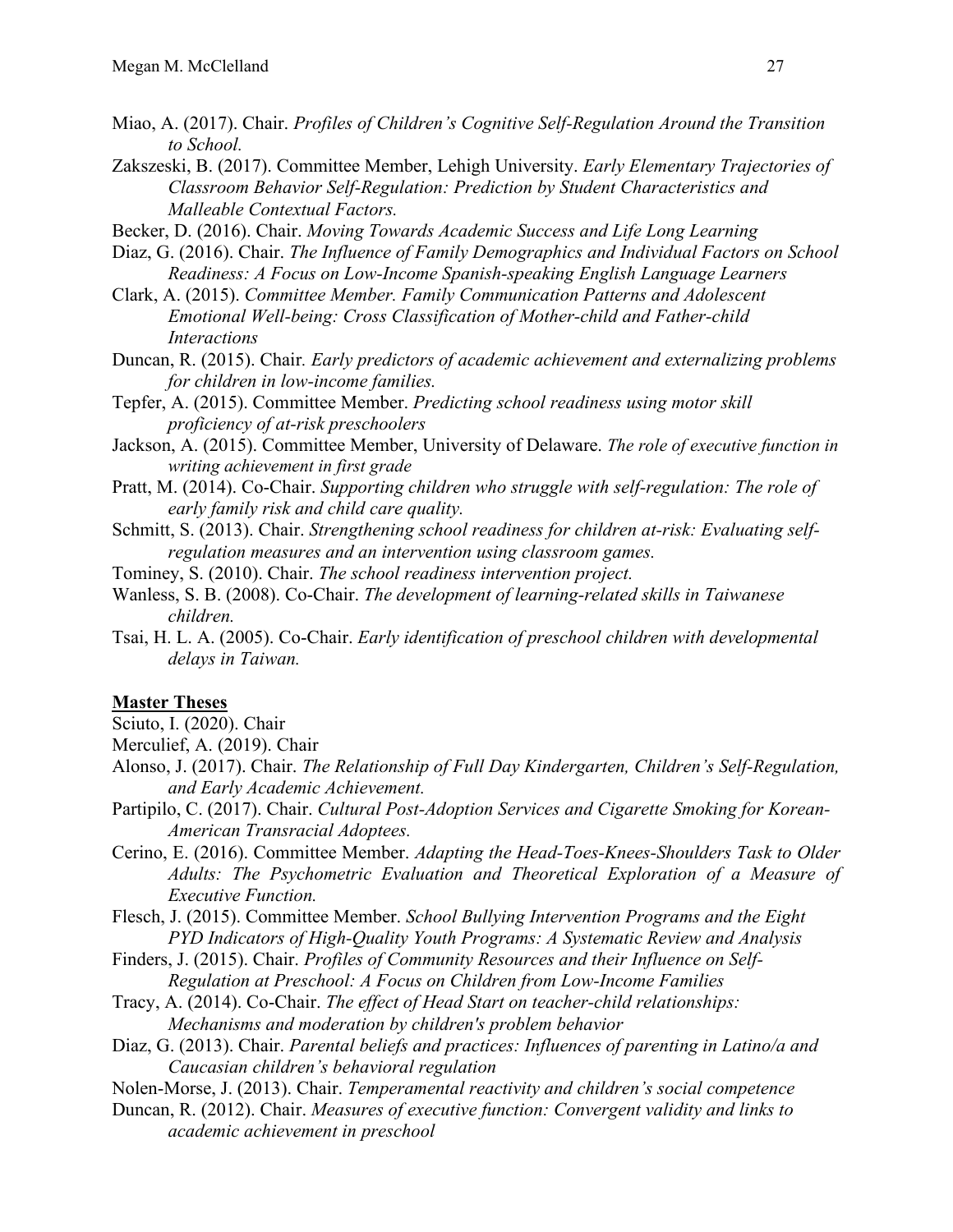- Prichard, M. (2010). Chair. *Parenting style and practice: Predictors of behavioral regulation in preschool.*
- Murray, A. (2007). Chair. *Parental warmth and children's effortful control: Predictors of socialemotional competency*.
- Sektnan, M. (2007). Chair. *Early family risk and children's academic achievement.*
- Farris, C. (2006). Chair. *The influence of children's learning-related social skills and the home literacy environment on early literacy skills.*
- Dogaru, C. (2004). Member. *The transition to kindergarten for children with disabilities*..

#### **Undergraduate Mentoring and Student Honors**

- Alonso, J. (2015, Winter). *Children's Exposure to Kindergarten and Self-Regulation Skills.* Undergraduate Research, Innovation, Scholarship & Creativity Award, Research Office, Oregon State University.
- Bukres, A. (2014-15, Winter/Spring). Undergraduate Research Award Program, College of Public Health and Human Sciences, Oregon State University.
- Gilmore, B. (2013-14, Winter/Spring). Undergraduate Research Award Program, College of Public Health and Human Sciences, Oregon State University.
- Gooding, E. (2013, Winter/Spring). Undergraduate Research Award Program, College of Public Health and Human Sciences, Oregon State University.
- Yde, K. (2013, Winter/Spring). Undergraduate Research Award Program, College of Public Health and Human Sciences, Oregon State University.
- Harper, K. (2013). Undergraduate Honor's Thesis, Oregon State University. Honor's Thesis Advisor.
- Harper, K. (2012, Fall). *Observed classroom behavior and its relationship to directly measured self-regulation.* Undergraduate Research, Innovation, Scholarship & Creativity Award, Research Office, Oregon State University.
- Harper, K. (2012, Winter/Spring). Undergraduate Research Award Program, College of Public Health and Human Sciences, Oregon State University.
- Lane, J. (2012, Winter/Spring). Undergraduate Research Award Program, College of Public Health and Human Sciences, Oregon State University.
- Kerrigan, S. (2012). Undergraduate Honor's Thesis, Oregon State University. Honor's Advisor.
- Grizzle, A. (2011, Fall). *The relationship between having siblings and children's self-regulation*. Undergraduate Research, Innovation, Scholarship & Creativity Award, Research Office, Oregon State University
- Grizzle, A. (2011, Winter/Spring). Undergraduate Research Award Program, College of Health and Human Sciences, Oregon State University.
- Ho, T. (2011, Winter/Spring). Undergraduate Research Award Program, College of Health and Human Sciences, Oregon State University.
- Salinas, L. (2010, Fall). *Relations between teacher ratings, direct measures of selfregulation, and academic achievement for Spanish-Speaking and English-Speaking children in Head-Start*. Undergraduate Research, Innovation, Scholarship & Creativity Award, Research Office, Oregon State University.
- Caparoso, J. (2010, Winter/Spring). Undergraduate Research Award Program, College of Health and Human Sciences, Oregon State University.
- McLean, L. (2010, Winter/Spring). Undergraduate Research Award Program, College of Health and Human Sciences, Oregon State University.
- Groves, S. (2009, Spring). Undergraduate Research Award Program, College of Health and Human Sciences, Oregon State University.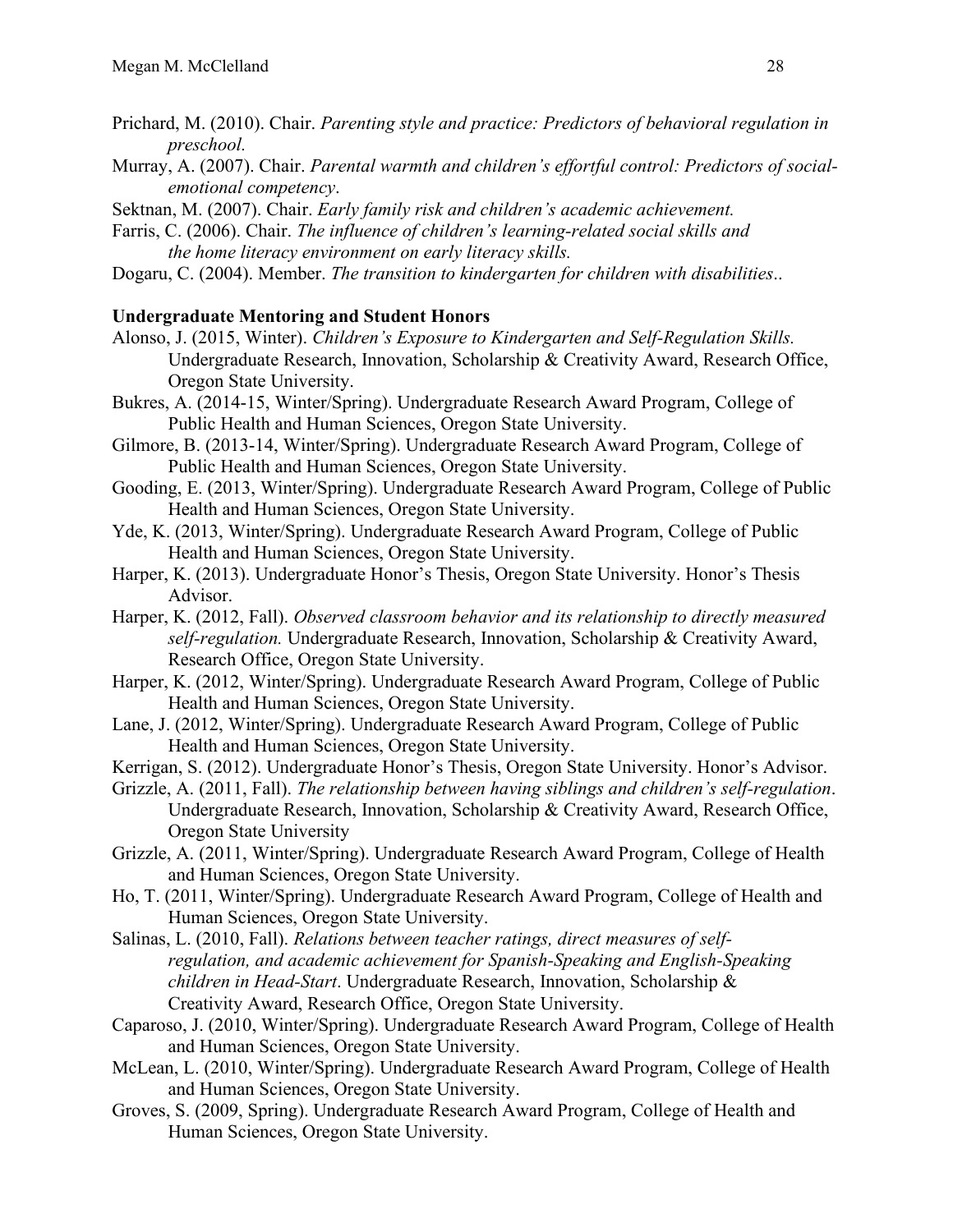- Patel, A. (2009, Spring). Undergraduate Research Award Program, College of Health and Human Sciences, Oregon State University.
- Tafuri, S. (2008, Spring). *Sibling influence on school readiness.* Undergraduate Honor's Thesis. Oregon State University.
- McLean, L. (2008, Winter/Spring). *Socioeconomic status as a factor in school readiness.* Undergraduate Research, Innovation, Scholarship & Creativity Award, Research Office, Oregon State University.
- Diaz, G. (2008, Spring). Undergraduate Research Award Program, College of Health and Human Sciences, Oregon State University.
- Whittington, K. (2008, Winter). Undergraduate Research Award Program, College of Health and Human Sciences, Oregon State University.
- Parmeter, B. (2007, Fall). Undergraduate Research Award Program, College of Health and Human Sciences, Oregon State University.
- O'Brien, C. (2005, Spring). *Profiles of children with poor learning-related social skills in preschool.* Undergraduate Research, Innovation, Scholarship & Creativity Award, Research Office, Oregon State University.
- O'Brien, C. (2005, Summer). *Profiles of children with poor learning-related social skills in preschool.* Undergraduate Research, Innovation, Scholarship & Creativity Award, Research Office, Oregon State University.
- Taylor, M. (2005, Summer). *Relations between learning-related social skills and early school success.* Undergraduate Research, Innovation, Scholarship & Creativity Award, Research Office, Oregon State University.
- Lim, R. (2005, Fall). *The importance of parental warmth for children's early school success*. Undergraduate Research, Innovation, Scholarship & Creativity Award, Research Office, Oregon State University.

# **Graduate Student Honors**

Becker, D. (2013-2014). Human Development and Family Studies, Home Economics Fellowship

Becker, D. (2012-2013). Warren & Frederica Schad Fellowship

Becker, D. (2012). Graduate Student Travel Award

Becker, D. (2010-2011). Sonin Fellowship, Gravatt Fellowship

Diaz, G. (2009-2014). Weatherspoon Memorial Scholarship

Diaz, G. (2013-2014). Sonin Scholarship

- Diaz, G. (2012-2013). Jewell F Rohlfing Fellow
- Diaz, G. (2010-2011). Sonin Scholarship Fund
- Diaz, G. (2009-2010). Everyday Leader Recognition

Duncan, R. (2013-14). Hawthorne Fellowship, Fang Fellowship

Duncan, R. (2012-13).Thayer Raymond Fellowship

Duncan, R. (2009, 2011). Gravatt Scholarship

Pratt, M. (2013-2014). Warnke Dissertation Fellowship

Pratt, M. (2013-2014). Fang Fellowship and DuBois Fellowships

Pratt, M. (2009, 2012). Human Development and Family Studies Fellowship

Pratt, M. (2011-2012). Eleanor Jane Sonin Fellowship & Buena Maris Mockmore Fellowship

Pratt, M . (2010-2011). Sugawara Fellowship & Wood/Foster Fellowship

Schmitt, S. (2012-2013). Thayer Raymond Fellowship, Oregon State University (OSU)

Schmitt, S. (2011-2013). Lead Graduate Teaching Assistant Fellow, OSU

Schmitt, S. (2011-2012). Hari S. and Renuka R. Sethi Graduate Scholarship, OSU

Schmitt, S. (2011-2012). Hawthorne Fellowship, OSU